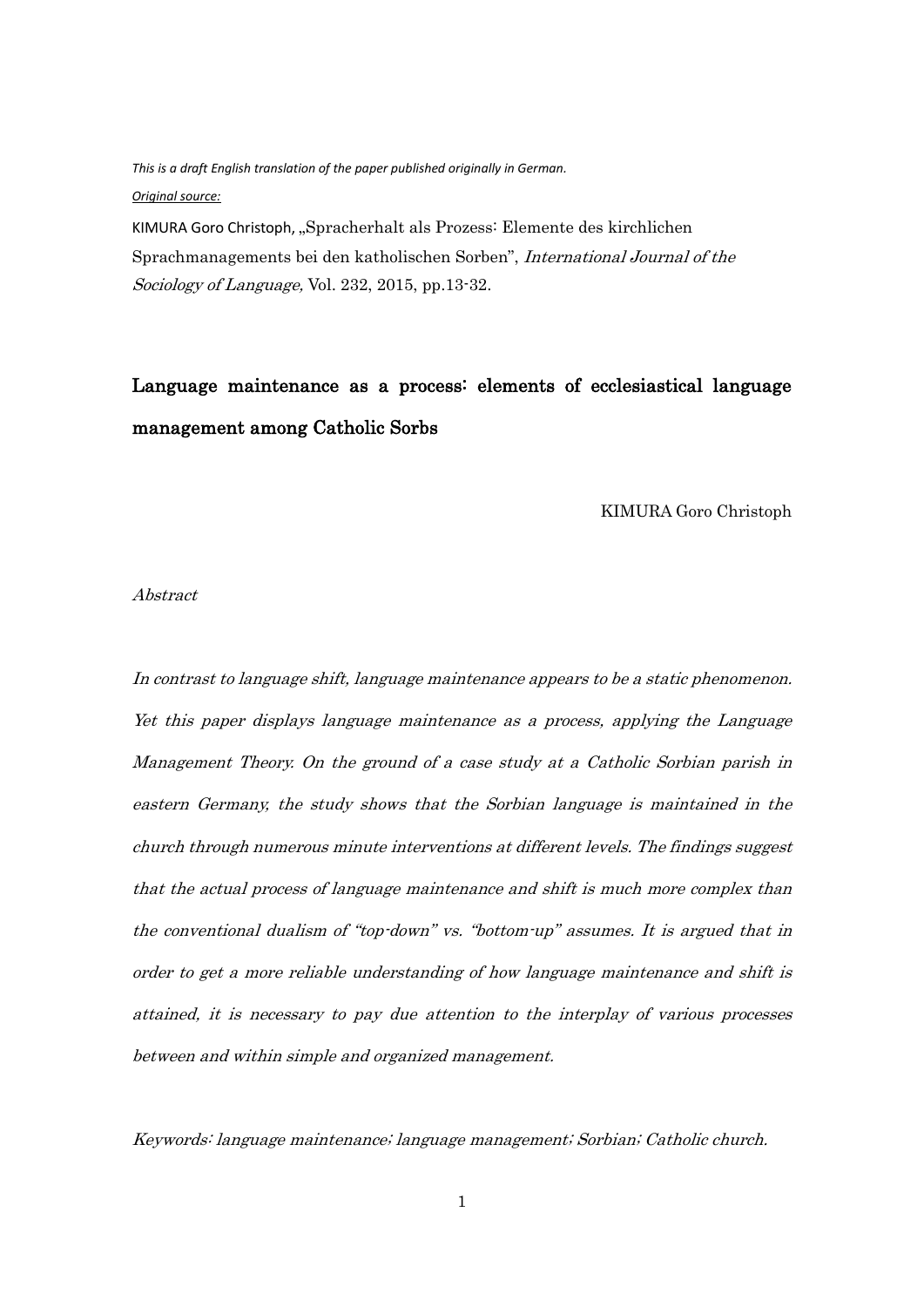#### 1. Process orientation in the research of language maintenance and language shift

Researching language maintenance and shift has become an important discipline within sociolinguistics in recent decades. Sloboda (2009) does, however, draw attention to the observation that elaboration on, and the analysis of various factors contributing to the maintenance or relinquishment of language often take centre stage.<sup>1</sup> The actual process by which language use shifts has not, by contrast, been sufficiently researched. He subsequently advocates language management theory as an approach to investigating language shift as a dynamic process.

Within language management theory (cf. Nekvapil 2009, 2012) it is the process that remains front and centre, which in the theory's underlying model is examined by way of the following phases: Noting (e.g. of a deviation from norm) -> evaluation -> adjustment design -> implementation. One further characteristic of the theory is that the normal dualistic division of labour in sociolinguistics between research concerning "language behaviour" on the one hand, and "language policy" as an intervention in language behaviour on the other, is nullified (Kimura 2005a). Instead, all meta-linguistic activities become integrated into the framework of language management. In this regard, a differentiation is made between meta-linguistic activities (which accompany the use of language in a specific situation, and those which are "trans-situational" and attempt to a lesser or greater extent to render an organised effect on language use, as different types of language management (Nekvapil 2009:2). The former is referred to as "simple management" and the latter "organised management". Nekvapil (2012:17) offers the following summary of the relationship between simple and organised management: "the two types of language management may be intertwined with one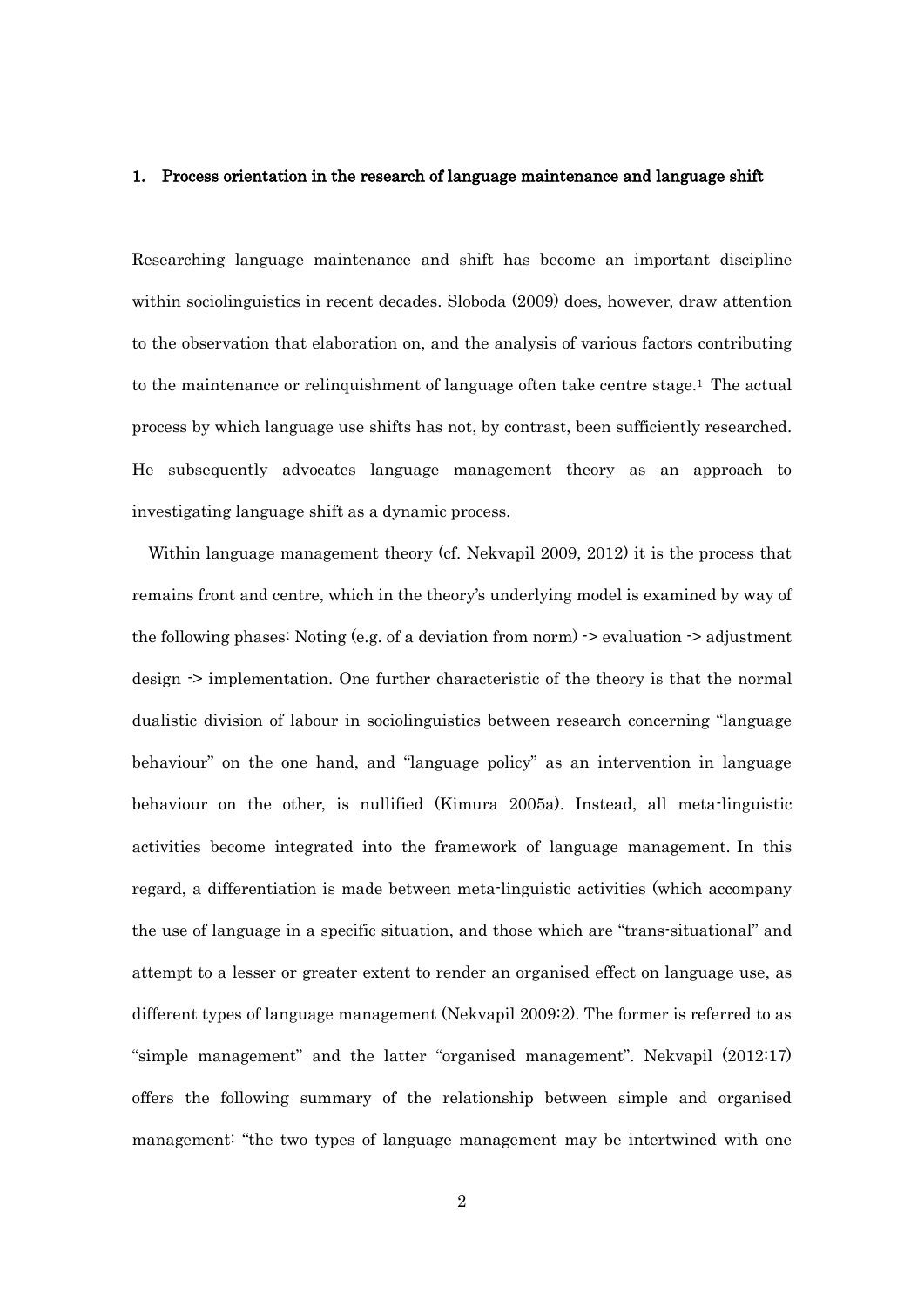another dialectically: organized management influences simple management, and yet organized management results from simple management." Such a didactic relationship is also affirmed by Sloboda (2009).

 The following study links in with the work by Sloboda in that the approach of language management regarding the question of language maintenance and shift is applied. In contrast to Sloboda's investigation in Belarus, in which the issue of language shift played a central role, the focus here, however, is on language maintenance. It is clear that language shift is a process. For Sloboda, the priority lay in the purposeful investigation of the process. The idea that language maintenance is also a process is, however, not so unequivocal. This study aims to draw attention to the point that not just language shift, but also language maintenance should be perceived as the result of processes.

In order to highlight the procedural character of what is ostensibly static language maintenance, we wish to draw particular attention to the processes behind specific actions and interactions. Thus, this paper provides an important supplementation to Sloboda's paper, which first and foremost presents the language shift processes within a family over the course of several years in connection with their societal environment. Especially because a fundamental premise of language management theory is that "all language problems have their base in actual interaction acts" (Neustupný 2003: 126). That specific actions form the basis of language management cannot be stressed enough, considering how often this basic fact was (and is) neglected in discussions about language policy.

The aim of this study is to shed light on the interaction between language-maintaining processes at different levels using a case study, and to unearth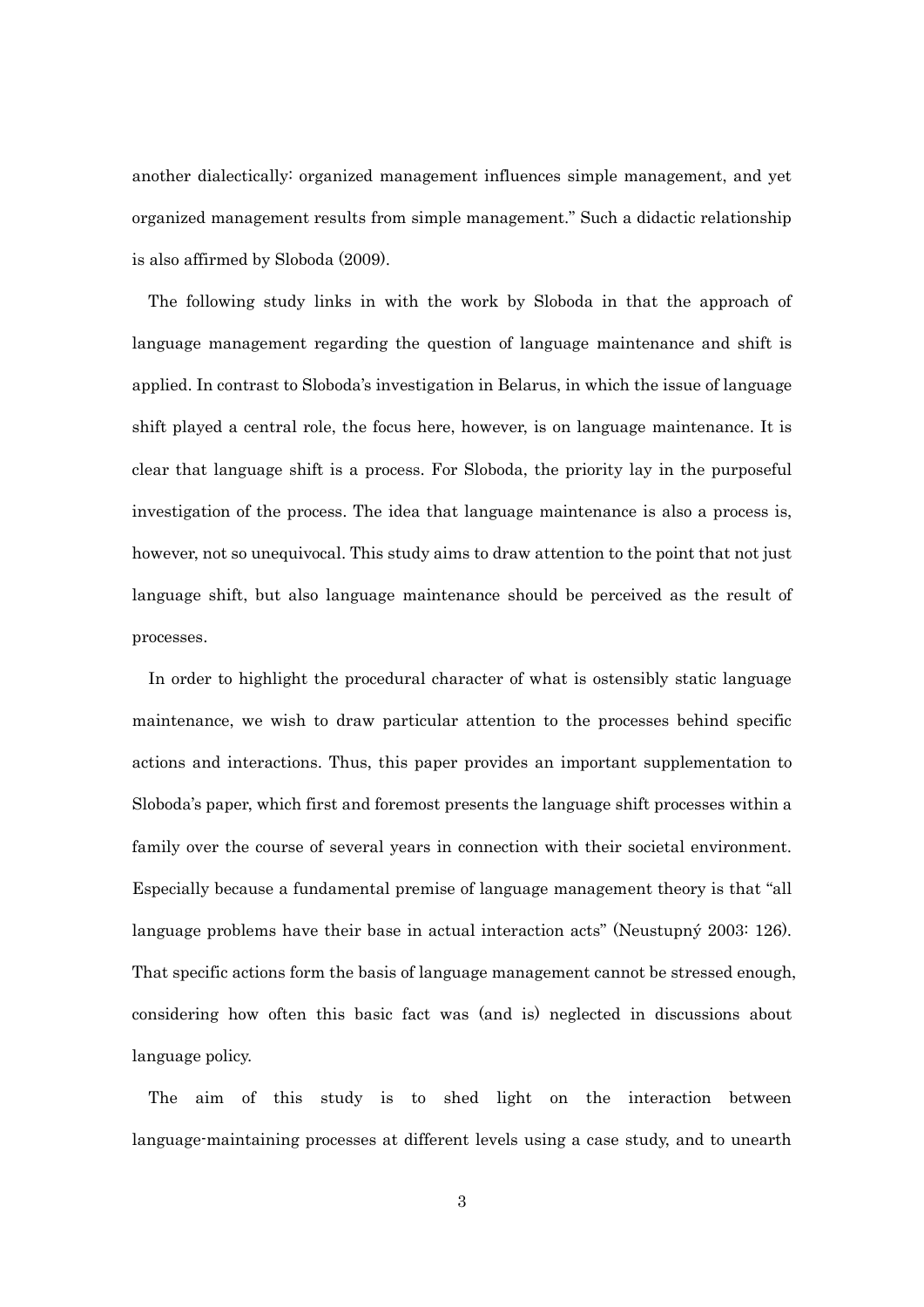further research perspectives on language maintenance and language shift. In addition, language acts should also be examined in the authentic, socio-cultural and communicative context.

#### 2. Language maintenance among Catholic Sorbs

The case study is about Sorbian, a West Slavic language<sup>2</sup> with roots in the region of Lusatia, situated in the east of Germany. In recent decades the number of people speaking Sorbian has continually decreased. While a comprehensive analysis of the Sorbian linguistic region, which was conducted in the mid-1950s, estimated the number of people speaking Sorbian to be approximately 80,000 (Elle 1991), it has since been assumed that the number of those individuals "in possession of sufficient Sorbian language skills to make active communication possible" (Elle 2000: 18) dropped to less than 20,000 by the turn-of-the-century. All those able to speak Sorbian today can also speak German fluently. Norberg (1996a, 1996b) has succeeded in clearly depicting the language shift process from Sorbian to German across the generations in a village in lower Lusatia. When addressing our own question, it should also be added that this investigation does not concern process-oriented research in terms of language management theory, due to the fact that the work sets its sights on the role played by different factors, and not on the procedural flow itself.

An analysis of the language situation in Lusatia reveals that Sorbian has been particularly well preserved among Catholic Sorbs and in Western Upper Lusatia. Today, the predominantly Catholic region is the only geographical area in which Sorbian is used as an everyday language across all generations. Elle (1991) estimated that at least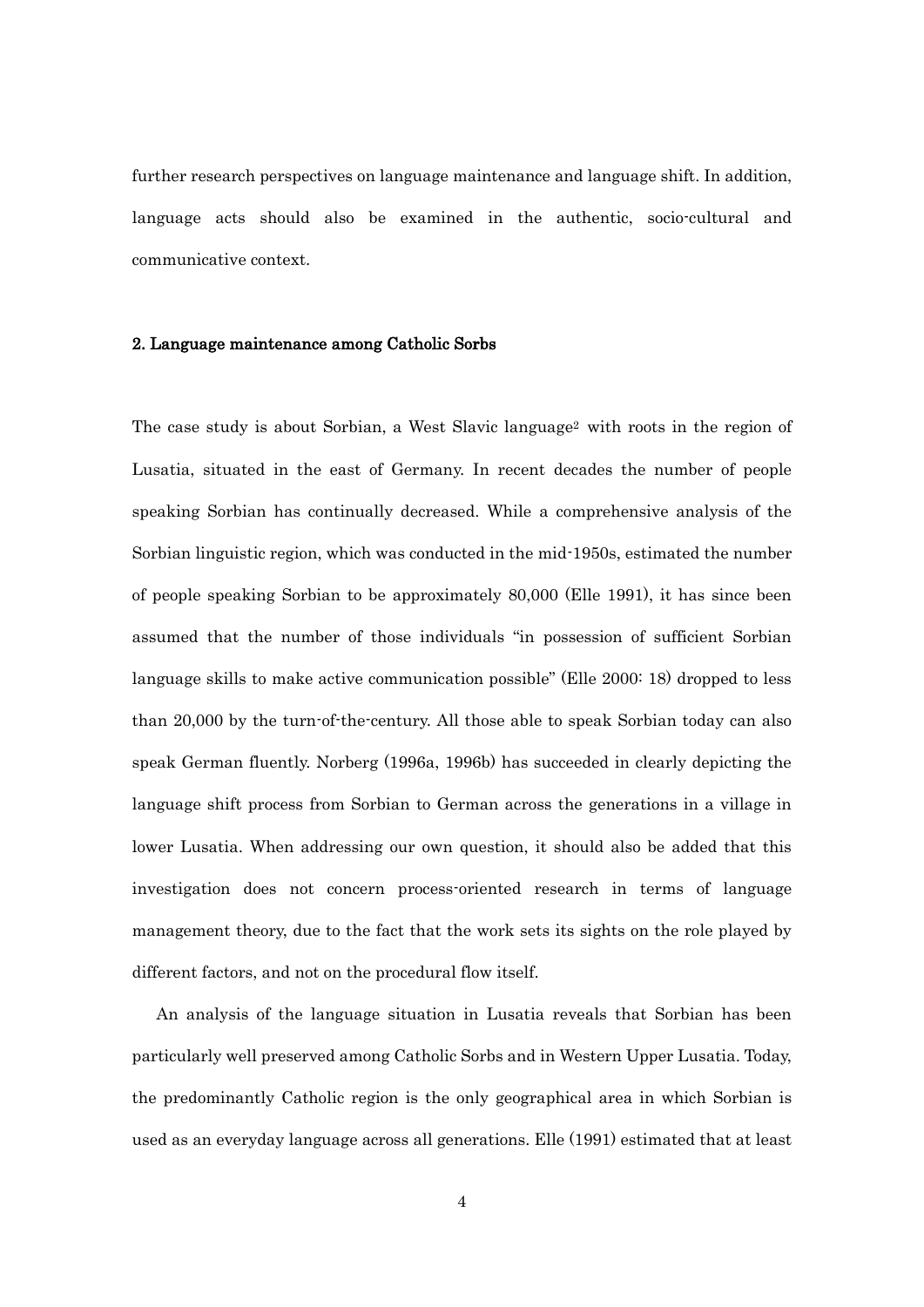two thirds of individuals categorised as active Sorbian speakers originate from this area. That is remarkable considering that following the Reformation more than 90% of Sorbs converted to Protestantism. Given the level of language maintenance, the Catholic region is ideal for a case study, in order to ascertain how a small language can be maintained.<sup>3</sup>

Given that societal conditions among Catholic Sorbs do not differ significantly from neighbouring Protestant regions, the assumption must be made that the underlying causes of language maintenance are linked with the difference in denomination. The question as to how language maintenance among Catholic Sorbs is linked to their religion has been the subject of particularly extensive discussion by Jaenecke (2003). She explains that the Sorbian language has witnessed particularly effective maintenance among Catholic Sorbs, due to the fact that it represents a prerequisite for a person's affiliation with the religious community. Even though numerous specific examples have been provided in her ethnological study, the approach taken is generally factor-oriented, and the processes behind language acts in the church are not the subject of extensive analysis. In order to ascertain exactly how the link to parish affiliation actually works with the Sorbian language, we intend to take a closer look at specific language acts.

 From a whole range of potential communication situations, we will focus our attention on Mass and on first communion teaching (Holy Communion lessons). Mass not only forms a central part of church life, it also represents the largest (and perhaps only) public speaking space in which Sorbian is regularly used. This subsequently means that Mass is not only an opportunity to use a language, it also plays a defining role in the process of language maintenance within the context of the Sorbian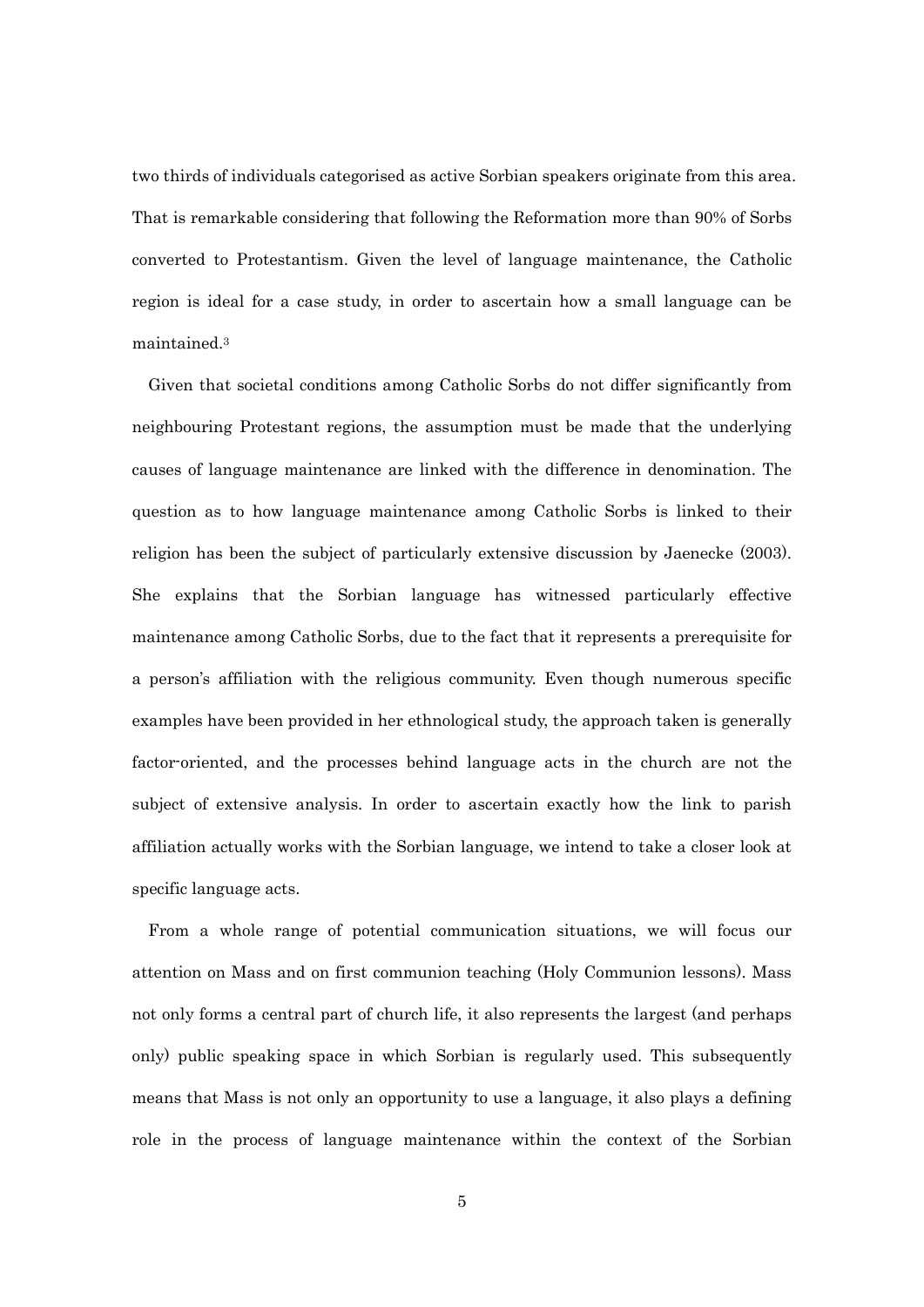language.<sup>4</sup> And communion lessons are therefore important, given that tomorrow's parish members are to be introduced into the practices of the church, including Mass.

The data used in this study stems primarily from diary entries and recordings made during a two-month field research in a Catholic Sorbian church community in the spring of 2001. The key focus was on adopting a participatory observation role: on the street, in people's homes, in the pub, in the village youth club and in other places where people convene, in the preschool, in the school, and last but not least in the church. Wherever possible, the researcher tried to attend all church-related and other public events at local level. The discussions about the situations being observed, which took place either during encounters or as part of prearranged meetings, can best be described in methodological terms as follow-up interviews. The observations and conversations were recorded either during the encounter itself or directly after in the form of a diary entry. Audio recordings were also made and transcribed during both church and other institutional events – with the permission of the event organisers – including Mass or communion lessons, which are then discussed in the following. Furthermore, during larger-scale events such as Mass, questionnaires were distributed containing questions about the place of residence and linguistic background of participants.<sup>5</sup>

## 3. Language acquisition and use in the community in question

Before we turn to the topic of ecclesiastical language management, let us first take a brief glance at the linguistic prerequisites and underlying linguistic tendencies in the area under observation. This allows for both the context and characteristics of the ecclesiastical language management to be understood more clearly.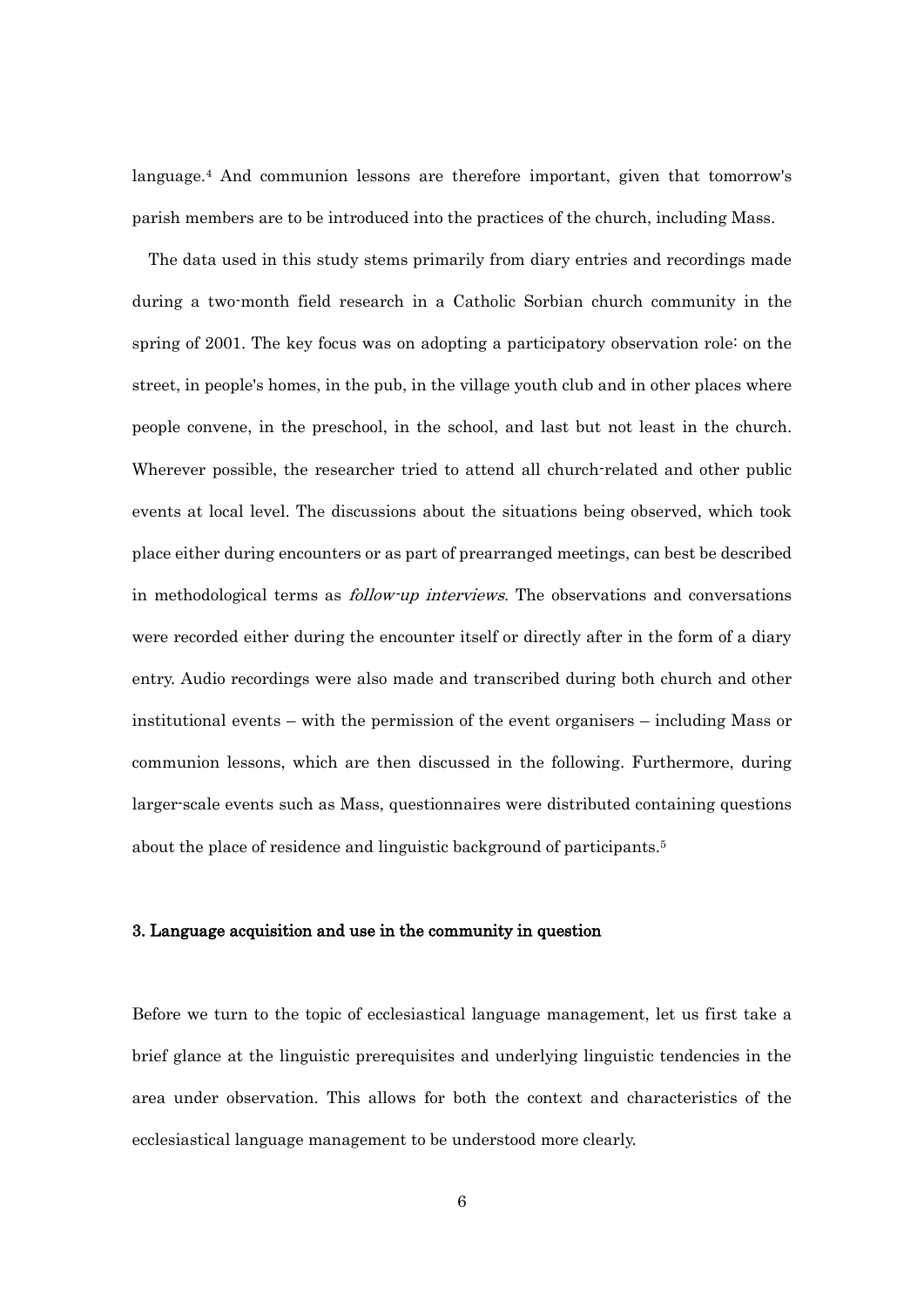The parish in question has approximately 600 members and comprises 15 localities in which the proportion of Catholics averaged approximately 30%. Five of the localities with a relatively strong congregation of Sorbian speakers<sup>6</sup> represent three quarters of parish members, and thus form the core of the parish community. In all of these places there are more Catholics than those who speak Sorbian, i.e., as a rule every Sorbian-speaking individual is Catholic, but not every Catholic speaks Sorbian. This subsequently means that there are also community members whose native tongue is German, and who have varying levels of linguistic skill in Sorbian.

The Sorbian language has to date been predominantly passed on from within the family. The notion that both spouses are able to speak Sorbian is, however, practically a prerequisite for the use of Sorbian as the principal family language. In linguistically mixed families, it is predominantly German that is spoken as a rule. A Sorbian-speaking woman describes the use of language in her family by explaining that they of course (original: "wězo") speak German at home, given that her husband is German. Table 1 reveals the tendency of language use among Sorbian-speaking and German-Sorbian-speaking families with children, whereby I have channelled my focus towards the results of language use in the family, i.e. the acquisition of the Sorbian language by children. The reality of language use is, of course, more complex and less adept to a categorical representation. The term "Sorbian family" denotes those families in which both parents are Sorbian native speakers, whereby the term "German-Sorbian families" is used when the native tongue of one of the parents is German.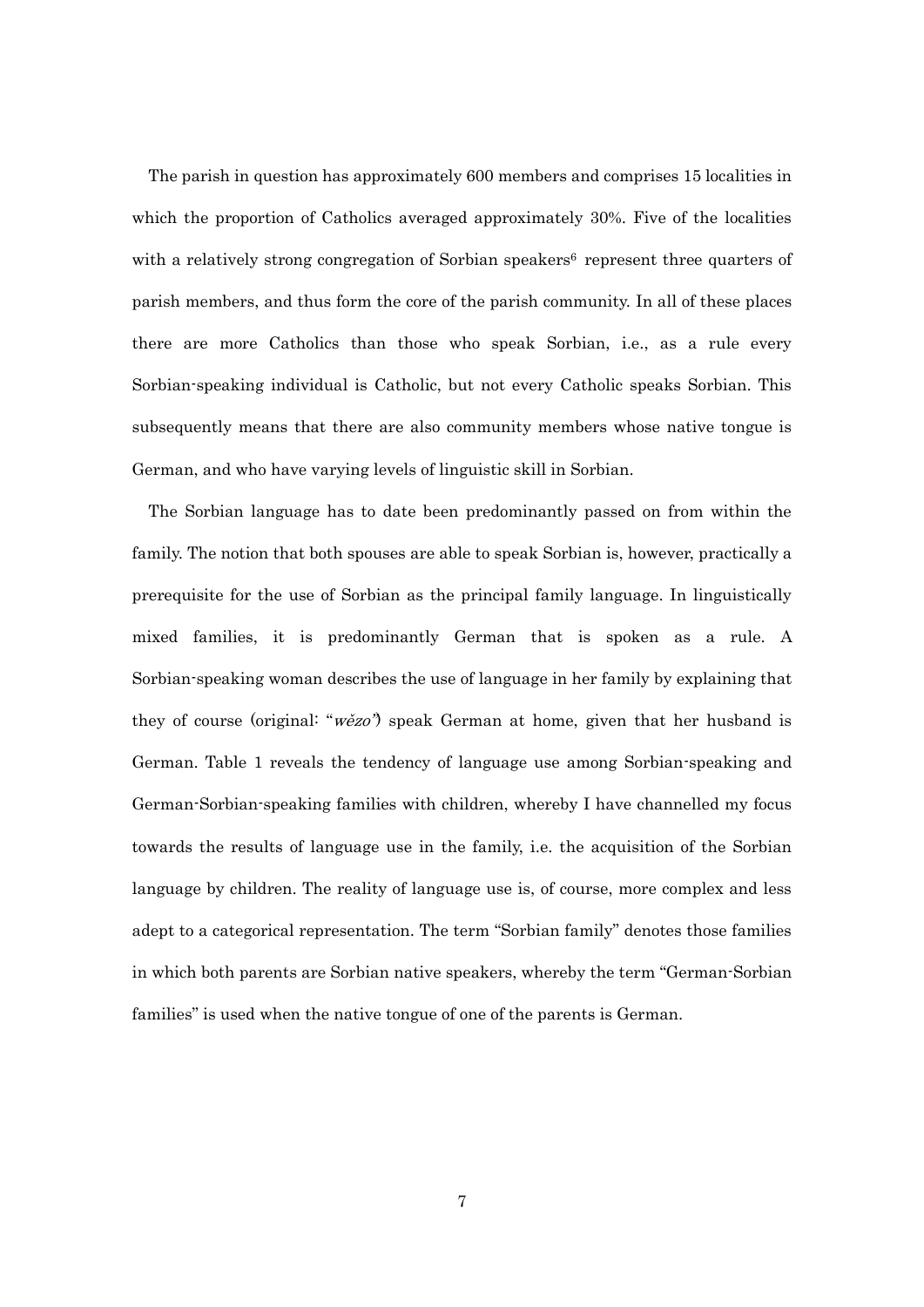Table 1 Language usage tendencies in families with children younger than 20 years of age, in the five core localities (compiled by author; March 2001)

|                         | Predominantly | Both               | Predominantly | Total |
|-------------------------|---------------|--------------------|---------------|-------|
|                         | Sorbian       | languages          | German        |       |
| Sorbian families        | 39            |                    | O             | 40    |
|                         | (195)         | $\left( 4 \right)$ |               | (199) |
| German-Sorbian families | $\Omega$      | 3                  | 33            | 39    |
|                         |               | (13)               | (130)         | (143) |

Note 1 Number of families (in brackets: number of family members)

Note 2 Families in which neither spouse speaks Sorbian, and those households with children below kindergarten age are not included.

Note 3 The information is broadly based on the linguistic categorisation of children in kindergarten and in school, who were confirmed or relativised based on the self-assessments of those families affected.

Kindergartens and schools also play an important role outside of the family with regard to language acquisition. These institutions not only shoulder responsibility for expanding the linguistic skills set of Sorbian-speaking children, they also provide an opportunity for those children who do not speak Sorbian at home to learn the language. During the research and observation period at the kindergarten in the local parish, there were 20 children, 10 of whom were categorised by key workers as Sorbian-speaking, and 10 who were categorised as German-speaking. The colloquial language employed by the kindergarten staff is, in principle, Sorbian, even with children from German-speaking homes. Up until the point in time at which research was commenced, there were two types of class in the Sorbian schools: so-called "A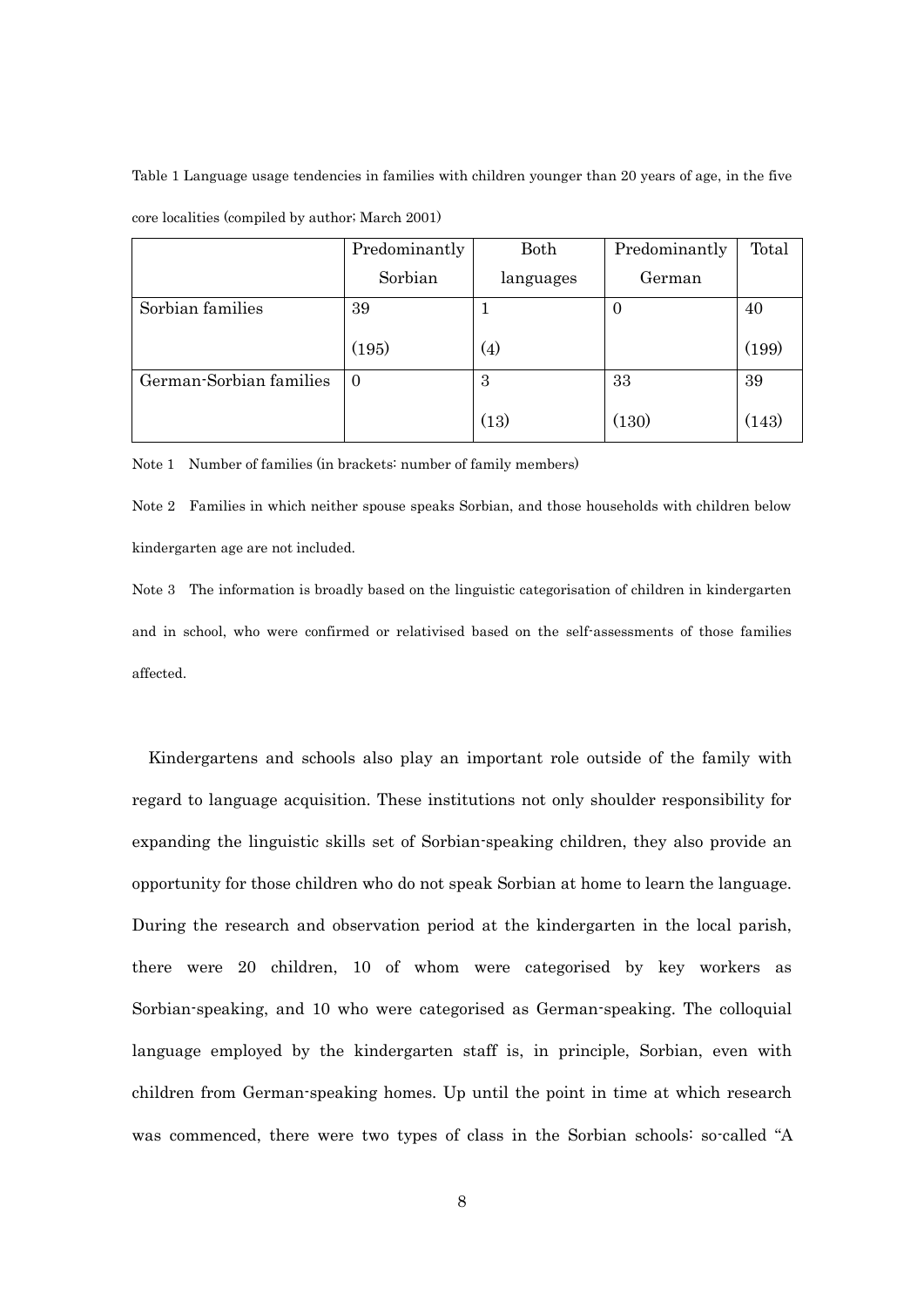Classes" in which Sorbian was adopted as the teaching language and which were primarily aimed at Sorbian speakers, and "B Classes" in which Sorbian language tuition was also offered to children with no prior knowledge of Sorbian. At the time this research was conducted, bilingual classes for all children had just been introduced among the younger classes.<sup>7</sup> All children from Sorbian-speaking families attended a Sorbian school, which in the vast majority of cases was a Sorbian primary or middle school in the vicinity. As a rule, they attended the A class. Furthermore, children from German-speaking families, particularly those from the core localities of the church parish and those with a Sorbian-speaking parent, visited the Sorbian school, predominantly the B class. Table 2 reveals the number of pupils per class type. 10 children attended the Sorbian grammar school in the town of Bautzen/Budyšin.

Table 2 Pupils from the parish attending the Sorbian primary and middle school in the vicinity. (compiled by the author; March 2001)

|                      | Summe |
|----------------------|-------|
| A-Klasse             | 41    |
| B-Klasse             | 22    |
| Zweisprachige Klasse | 11(7) |

Note For those children in years 1 and 2 bilingual classes had already been introduced. In these classes, the brackets represent the number of children with Sorbian as the family language.

The following tendencies were revealed with regard to the daily use of language. Firstly, and with a limited number of exceptions, only native speakers actively communicate in Sorbian. The majority of those who only learn Sorbian when attending kindergarten and/or school seldom use the language in their everyday lives. Several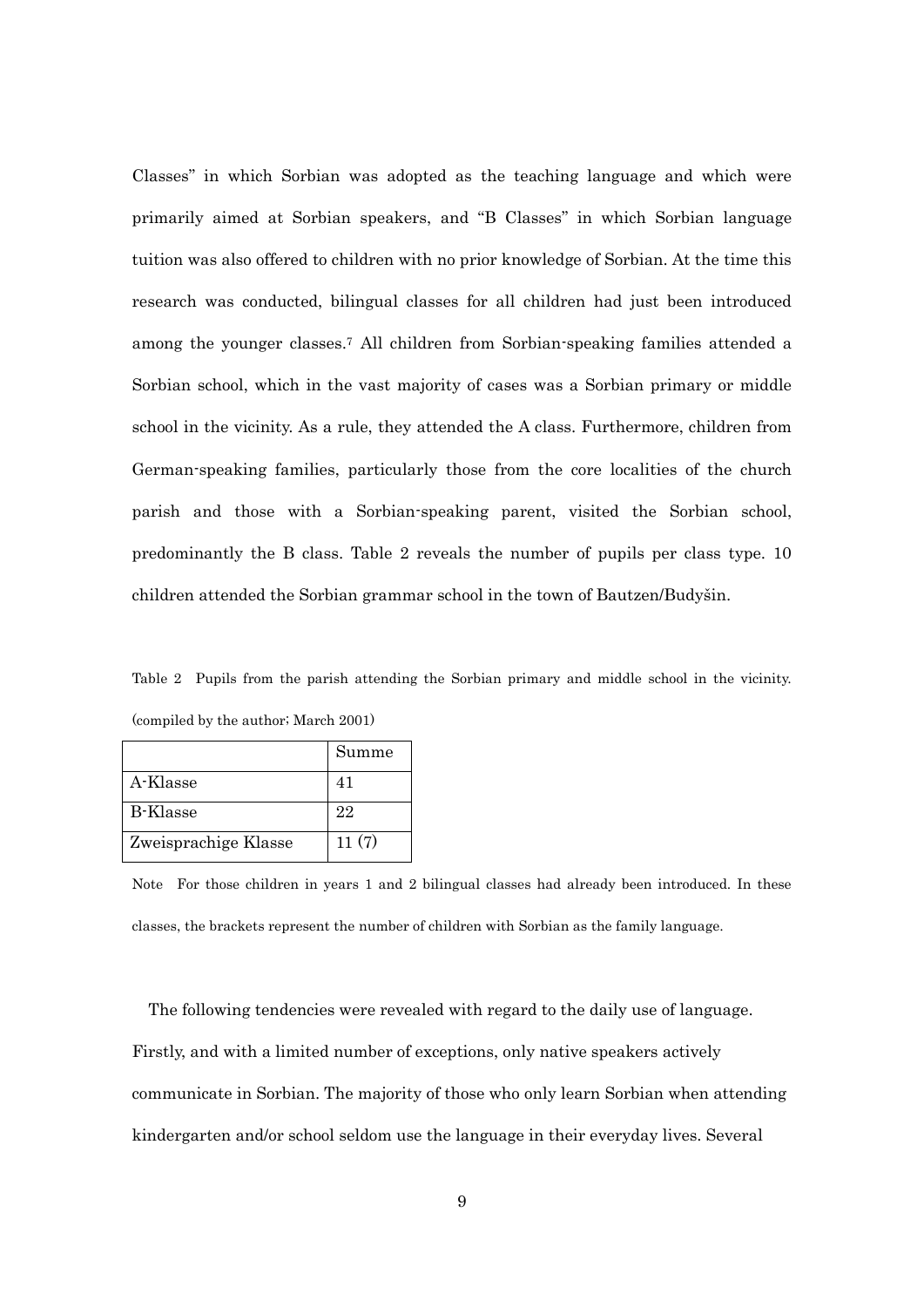German-speaking individuals explained to me that they prefer to speak German from the very start, due to the fact that they are prone to making grammatical and other errors when speaking in Sorbian. Secondly, Sorbian is only spoken when the answer may also be expected in Sorbian, i.e. as a rule among native speakers. German is spoken, even with those who understand Sorbian. Here is an example from a diary entry: After Mass, 12 adolescents got together including a German speaker, who understands Sorbian well. They talked in German. In response to a question by the author, a Sorbian-speaking adolescent confirmed that even with Germans in the area, who understand Sorbian, a lot of German is still spoken because those Germans speak German. The German-speaking adolescent who was also present said: "This has essentially become normality". Receptive bilingualism in which each and every individual speaks in his or her mother tongue, does not appear well-established at all, even if the linguistic skill sets of those involved would allow for such an option.

In general, the principle therefore applies that Sorbian is spoken "among themselves", but German is spoken within a mixed group. This linguistic behaviour appears to be so imperative that its occurrence is independent of both the speaker's ethnic and national credentials. Even among "conscious" Sorbs, who for example join Sorbian associations, such a behavioural trait of avoiding to speak Sorbian with non-natives was observed. This tendency can be understood as a component part of socio-cultural and communicative management, in order to be integrated into German-speaking society with the minimum level of friction.<sup>8</sup>

It can subsequently be determined that although, on the one hand, for all those growing up in the community the opportunity exists to learn Sorbian (something that the vast majority also take advantage of), its actual use is limited to communication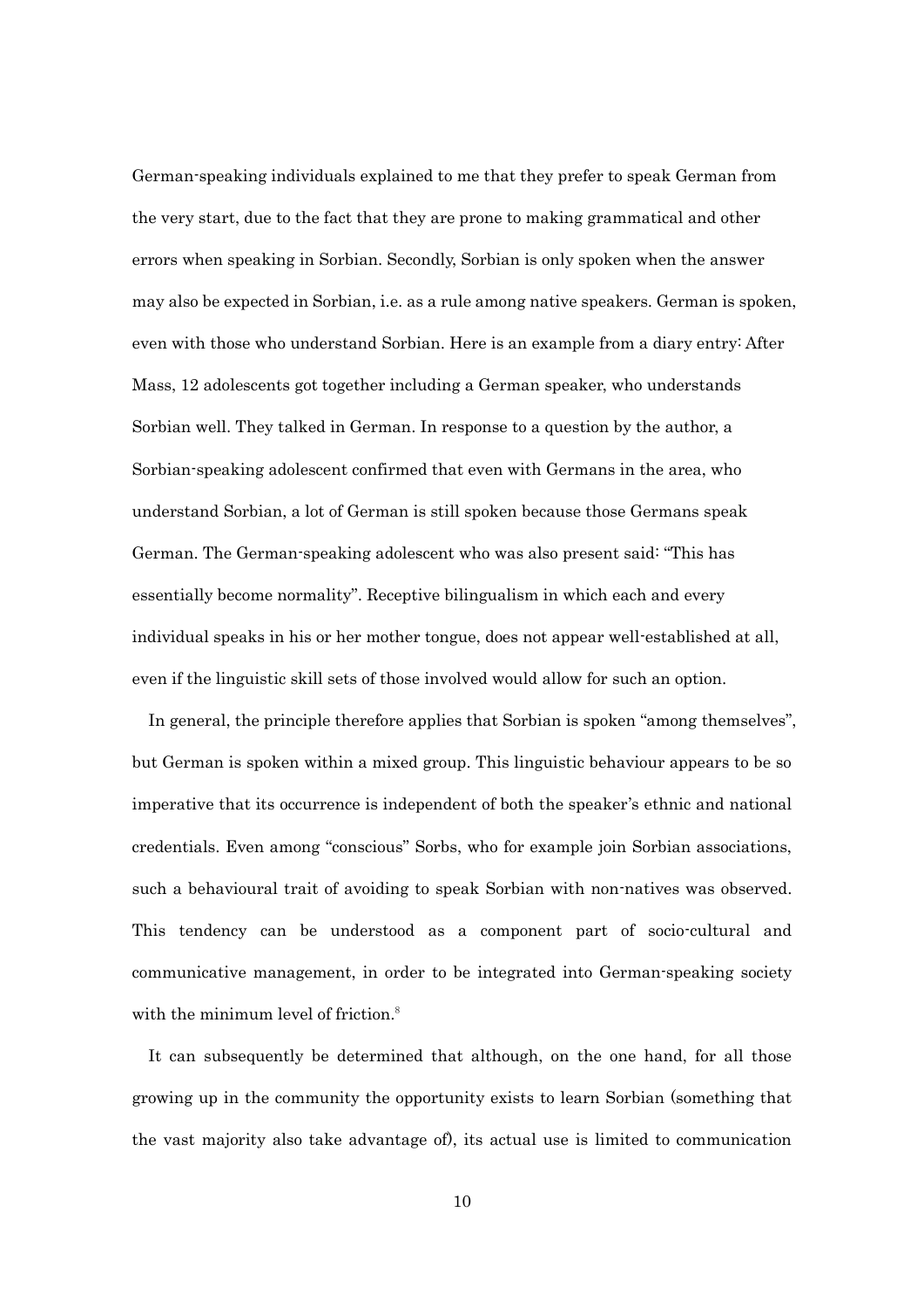between native speakers, meaning that the real terms application of Sorbian is relatively confined in comparison to its potential use. The fact that Sorbian has, in spite of such developments, succeeded in being maintained in certain localities as the general language of colloquial communication, is attributable to the circumstance that Sorbian speakers form the overwhelming majority in these areas.

### 4. Language management in relation to Mass

Let us now turn our attentions to ecclesiastical language management. The use of language during Mass in each parish can, in principle, be understood as a form of organised management, while the use of language in communion lessons is not set, and is subsequently more aligned with simple management. Neither the globally active Catholic Church nor the diocese into which the parish is integrated applied an explicit and direct language policy at the appointed time of research, in relation to the choice of a communal language in the parish churches situated in the Sorbian-speaking region, meaning that we were able to concentrate our efforts here on local conditions and circumstances.<sup>9</sup>

As a first step, let us focus our attention on Mass. Mass is the church's primary event, and attending Sunday Mass is considered mandatory for every Catholic. In general, only a minority of parish members regularly visit Sunday Mass in Germany. By contrast, participation in Mass among Catholic Sorbs is relatively high. In the church parish in question, average participation among community members across a five-year period before the analysis and research (1996-2000) stood at 63%. <sup>10</sup> At this point, a differentiation must be made between Catholic-Sorbian core localities and the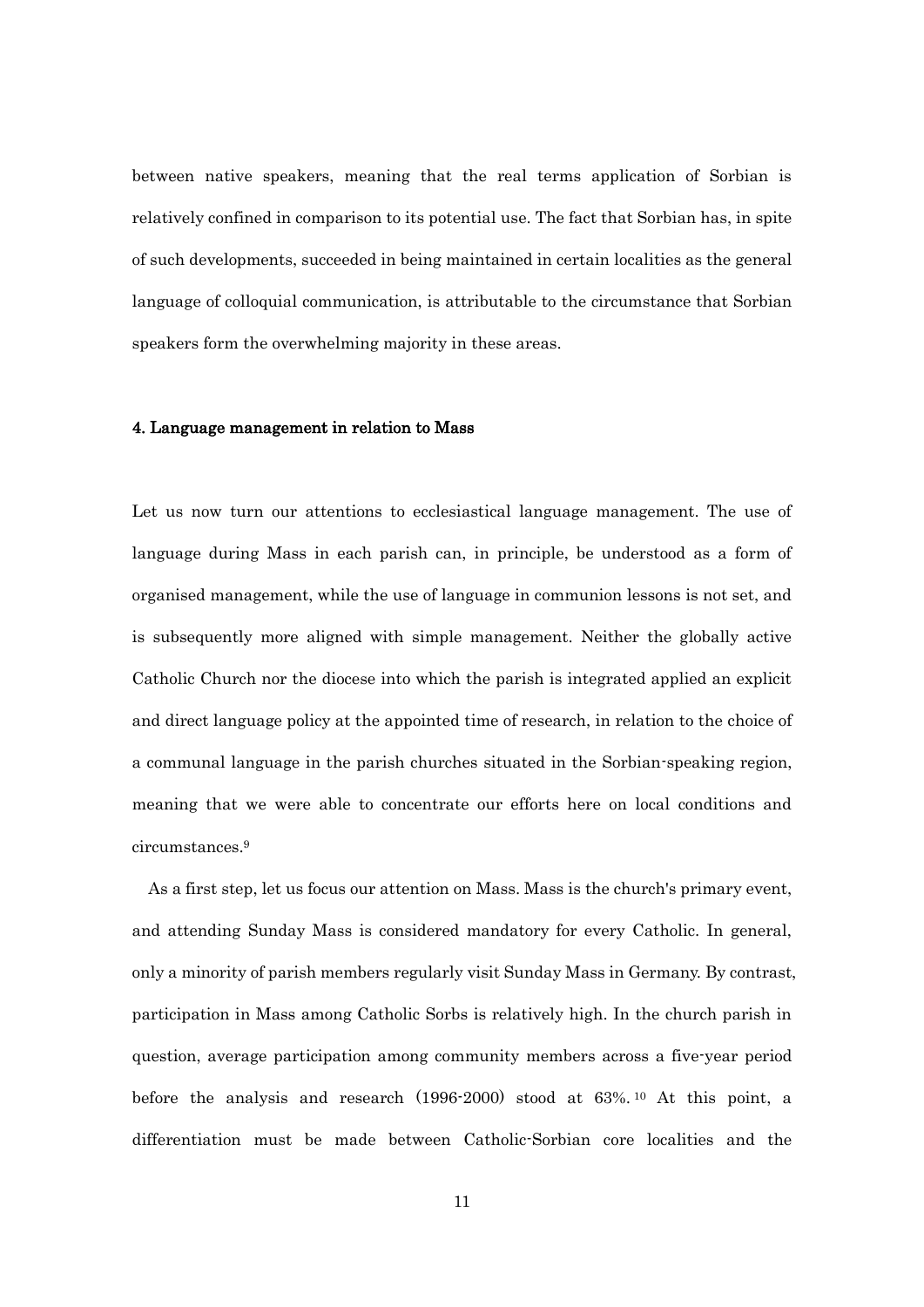surrounding areas. Although the association with the church in peripheral regions is generally weak, attendance to Sunday Mass, in particular in the core localities where the vast majority of the population is Catholic, can be interpreted as a social norm. This was clearly revealed by the surveys conducted during field research: participants originated almost exclusively from the core localities.

Sunday Mass plays a critical societal role that stretches beyond its religious significance, as it represents an opportunity for a key proportion of parish members to meet on a regular basis. It is not only a place where the latest news and information is exshiftd both before and after Mass, local events such as, for example, village club meetings and get-togethers can also be announced at the end of the service. Buchholt (1998: 344) who examines shifts in the social networks of a Catholic-Sorbian village, underscores the point that following the end of the GDR, the majority of existing communal structures in the village were lost, whereby the church represented the "only exception". The church can be labelled a central place where a sense of community is established above and beyond private contacts, and this particular function is most evident in Sunday Mass.

Let us observe the choice of language during Mass from the vantage point of the management process. To begin with, there is the question of norms. Jaenecke (2003: 334) has determined the following with regard to the use of language among Sorbs in the Catholic Church: "The Sorbian language has established a presence in almost all areas of religious life; any exceptions are scrutinised by the priests and parish members."

Among Catholic Sorbs it can be seen as norm (or at the very least as something worth striving for), that the Sorbian language is used in the church. This norm can be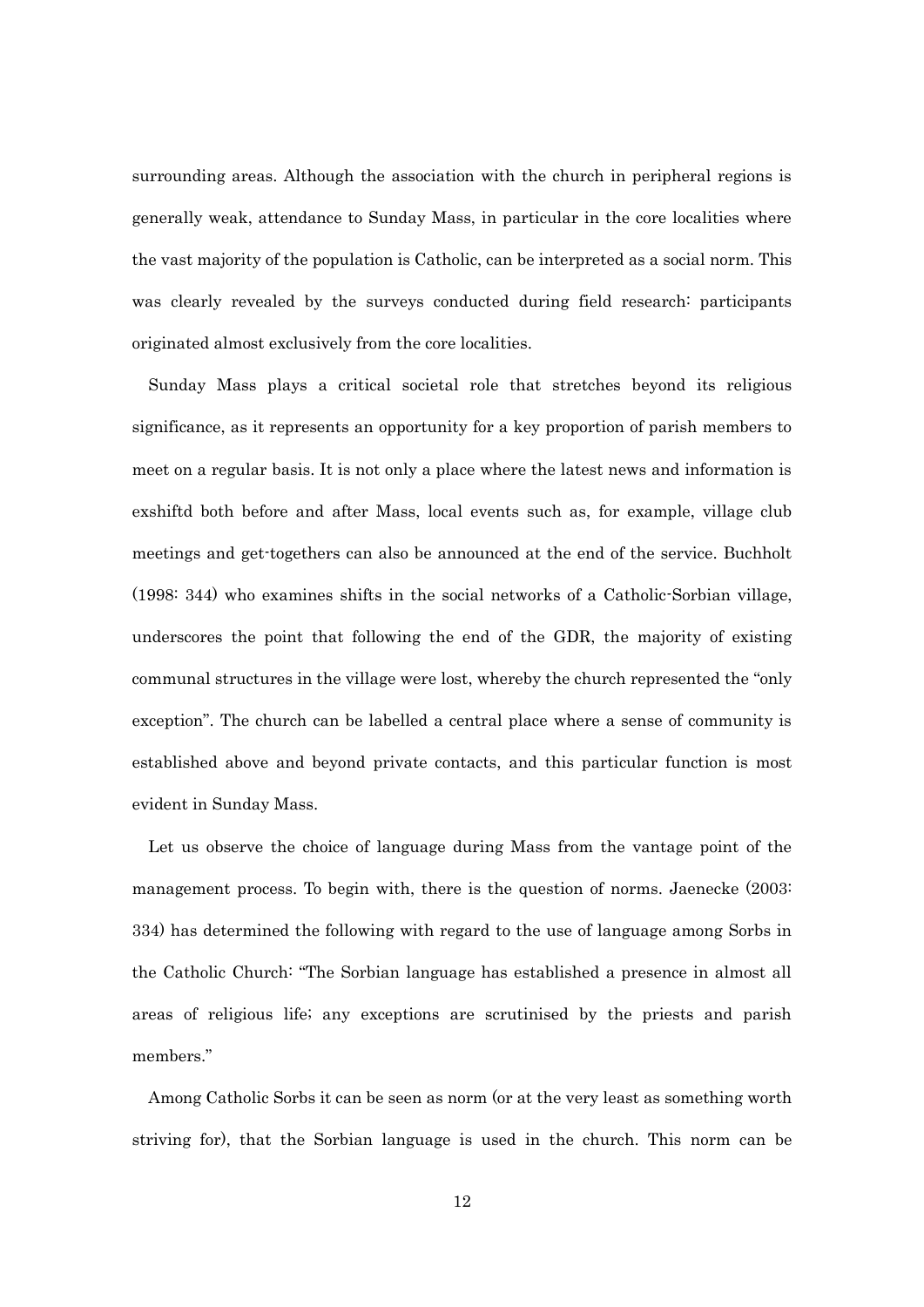explained by the fact that, among Catholic Sorbs, faith has long been closely associated with ethnic traditions. A more detailed look at this socio-cultural aspect cannot be undertaken here.<sup>11</sup> Reference is only made to the finding by Walde (1993: 40), who elaborates in a research report on the connection that still exists today: "When answering the question of what exactly the ethnic characteristic of Catholic Sorbs is, or how the unifying attribute of all Catholic Sorbs can be defined, attention falls first and foremost – as something that almost all representatives of the younger generations have stated – to religious life."

The use of the German language is subsequently to be viewed as a deviation from norm, even though the permeation of this norm differs depending on the parish community. Table 3 shows the time and language of Mass in the respective parish. The data reveals that every Mass is held in Sorbian, with the exception of the second and fourth Saturday in the month. Both these represent deviations from the norm. In order to comprehend how such an exception was allowed to materialise, we must first cast a glance over its history, in order for us to arrive at today's language management at the time of the analysis.

|     | Table 3 Time and language of Mass |        | S=Sorbian G=German |         |                                                      |     |  |  |
|-----|-----------------------------------|--------|--------------------|---------|------------------------------------------------------|-----|--|--|
| Mon | Tue                               | Wed    | Thu                | Fri     | Sat                                                  | Sun |  |  |
|     | 7:00 S                            | 7:00 S | 16:15S             | 19:00 S | $19:00 \text{ S}$ [G(2.+4.)] $7:00 \text{ S}$ 9:00 S |     |  |  |

The introduction of German into Mass can be traced back to the Third Reich. Up until 1940 when – as with many other Sorbian communities – the Sorbian priest was expelled and replaced with a German Priest, the language used to preach and sing was, in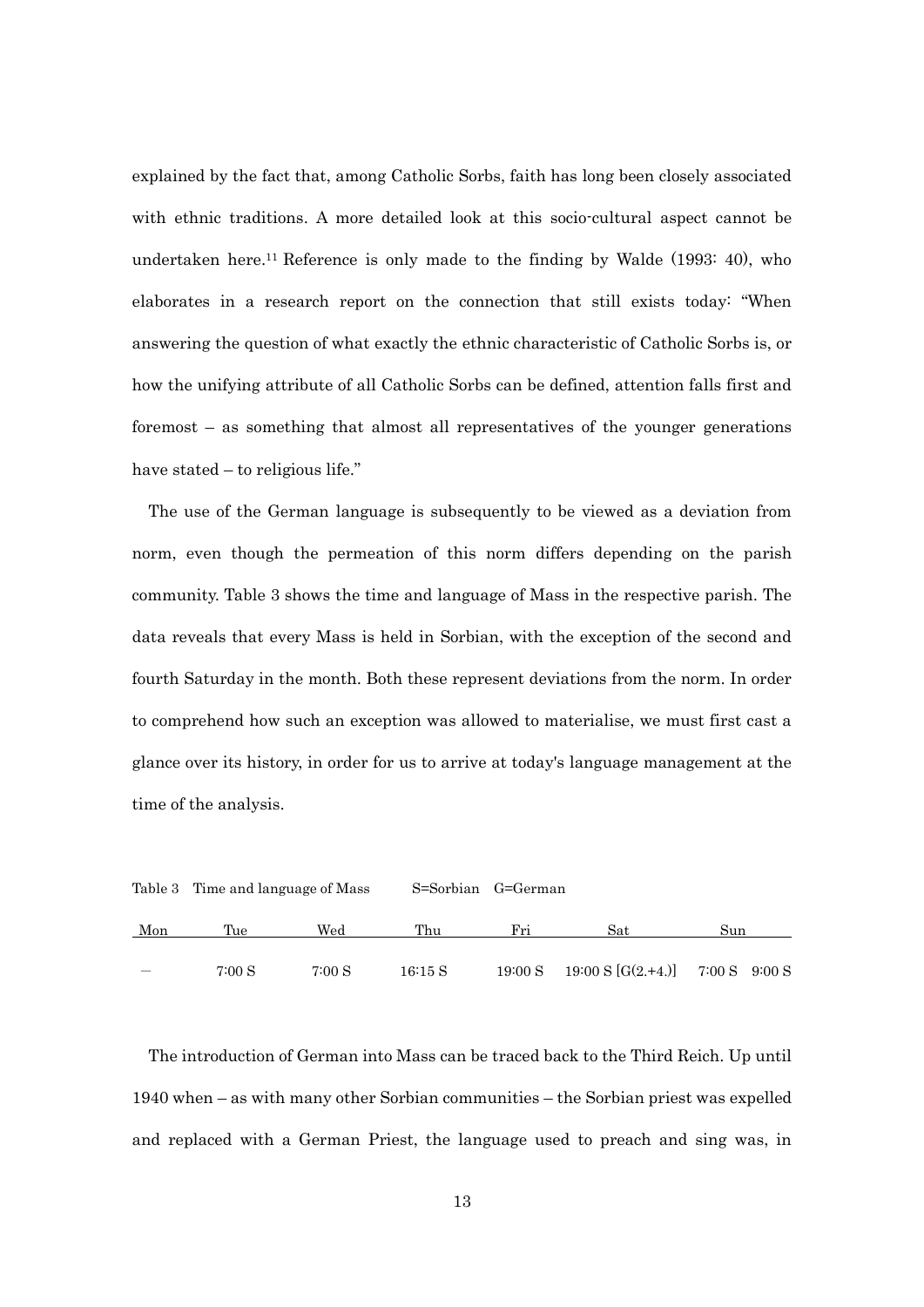principle, Sorbian.<sup>12</sup> During the time when a German Priest was appointed, preaching was in German, although singing continued to be permitted in Sorbian. After the War, in July 1945, the Sorbian priest returned to the parish. The "exceptional circumstances" of using German could not, however, be reversed in their entirety. By the end of the Second World War, groups of so-called resettlers were arriving to the parish from former German regions in the East. In this context, the number of parish members increased from 683 in the year 1939, to 971 in the year 1950. In the beginning, an additional German church service was held for the German new arrivals every Sunday, including hymn singing and announcements in German. Over the course of time, the number of resettlers decreased; as a consequence the German-speaking proportion of ecclesiastical events reduced to a minimum. The current setup can be traced back to the year 1973. Following the Second Vatican Council (1962-65) it became possible to also celebrate Sunday Mass on a Saturday evening. The work group of Catholic-Sorbian priests at the time decreed the introduction of Saturday evening Mass during their norm in June 1972 (Kilank 1973, document 58). Saturday evening Mass was introduced in the parish in question from Pentecost 1973 onwards. One reason for the introduction of Saturday evening Mass was that those who had to work on Sundays should also have the opportunity to attend Mass. In addition, the priest who held office at the time offered the justification that for those German speakers who predominantly made their way to the parish to attend Mass from outer localities would find Saturday evenings more agreeable than early Sunday mornings (*Katolski Posol* 5.8.1973). Since then, German Mass, which until that point had been held every fourth Sunday in the morning, was now held on the second and fourth Saturday in the evening.

This language management adopted by the parish at the time represents a significant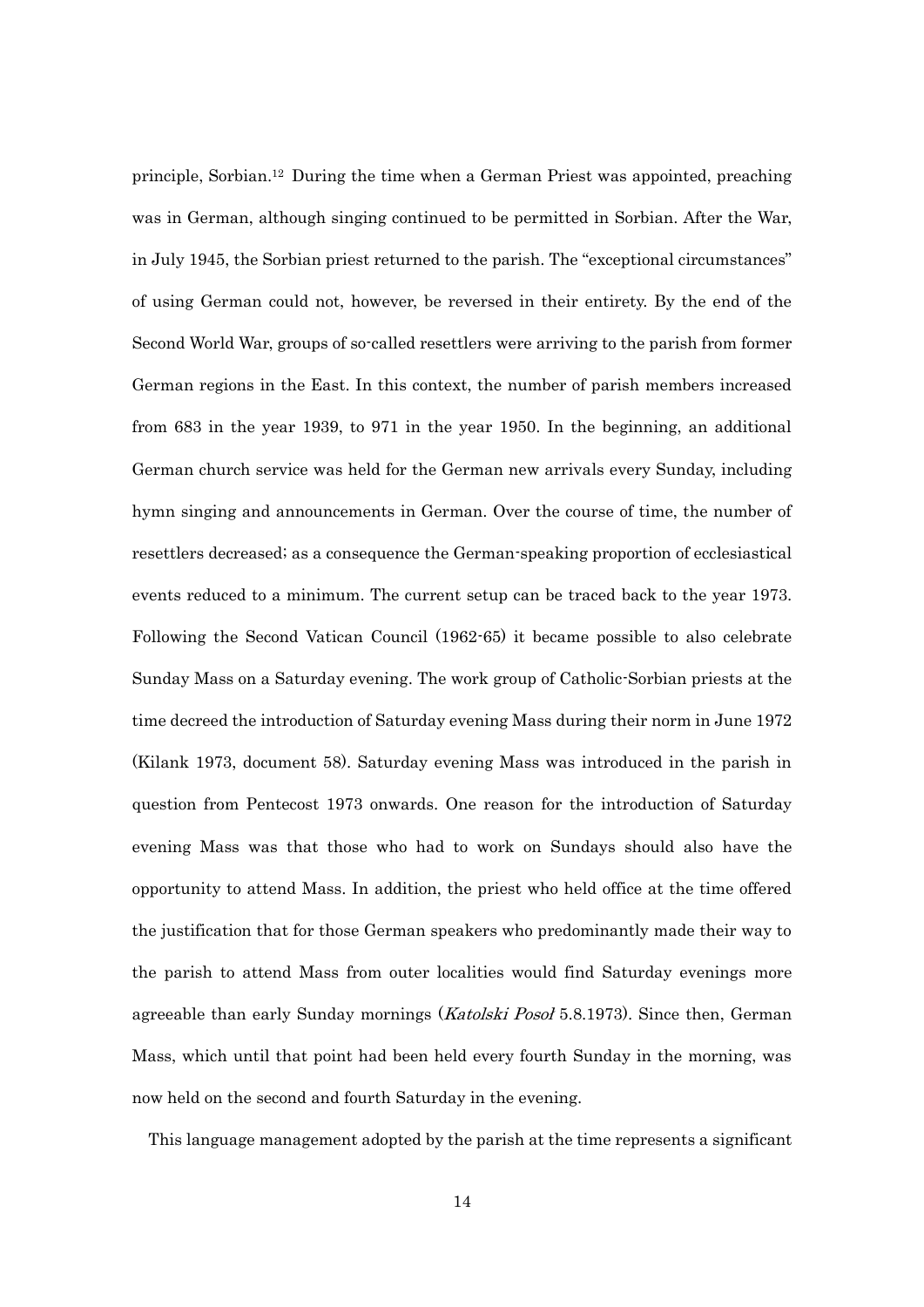balancing of different interests. On the one hand, the interests of German-speaking parish members are accounted for. On the other hand, the fact that German Mass was not held every Sunday, underscores the point that Sorbian is the principal ecclesiastical language of the parish. The arrangement that it was not possible in this parish to participate in a German Mass every week implies that those German speakers who wished to participate in Mass in their parish every week, would also participate in a Mass held in Sorbian. German speakers, who by contrast wanted to participate in German-speaking Mass on a regular basis, were de facto forced to rely on German Mass held in neighbouring parishes. This subsequently lends credence to the idea of the selective integration of German-speaking parish members into Sorbian parish life. While a select few German speakers from outside of the locality of the church did indeed visit Mass held in neighbouring communities, at the point in time of research approximately 20 of the 80 participants in Saturday Mass were from families where German was predominantly spoken. This meant that those who spoke no or very little Sorbian at home would also be integrated into the Sorbian-speaking sphere.<sup>13</sup>

 Certain comments that were made during the period of research revealed that this linguistic arrangement was not, however, an ideal setup for the priest appointed at the time of the investigation. It concerned the participation of Sorbian speakers in German Mass. Before a German-speaking Mass held on Saturday, the priest commented: "Dźensa su němske kemše. Němske kemše za katolskich Serbow." (Today is German Mass. German Mass for Catholic Sorbs.) This is a reference to the overwhelming majority of participants in Saturday Mass who speaks Sorbian. On another occasion, he mentioned during a conversation after Saturday Mass that the participants were almost all Sorbs, with only a few Germans. But that it was challenging to shift what his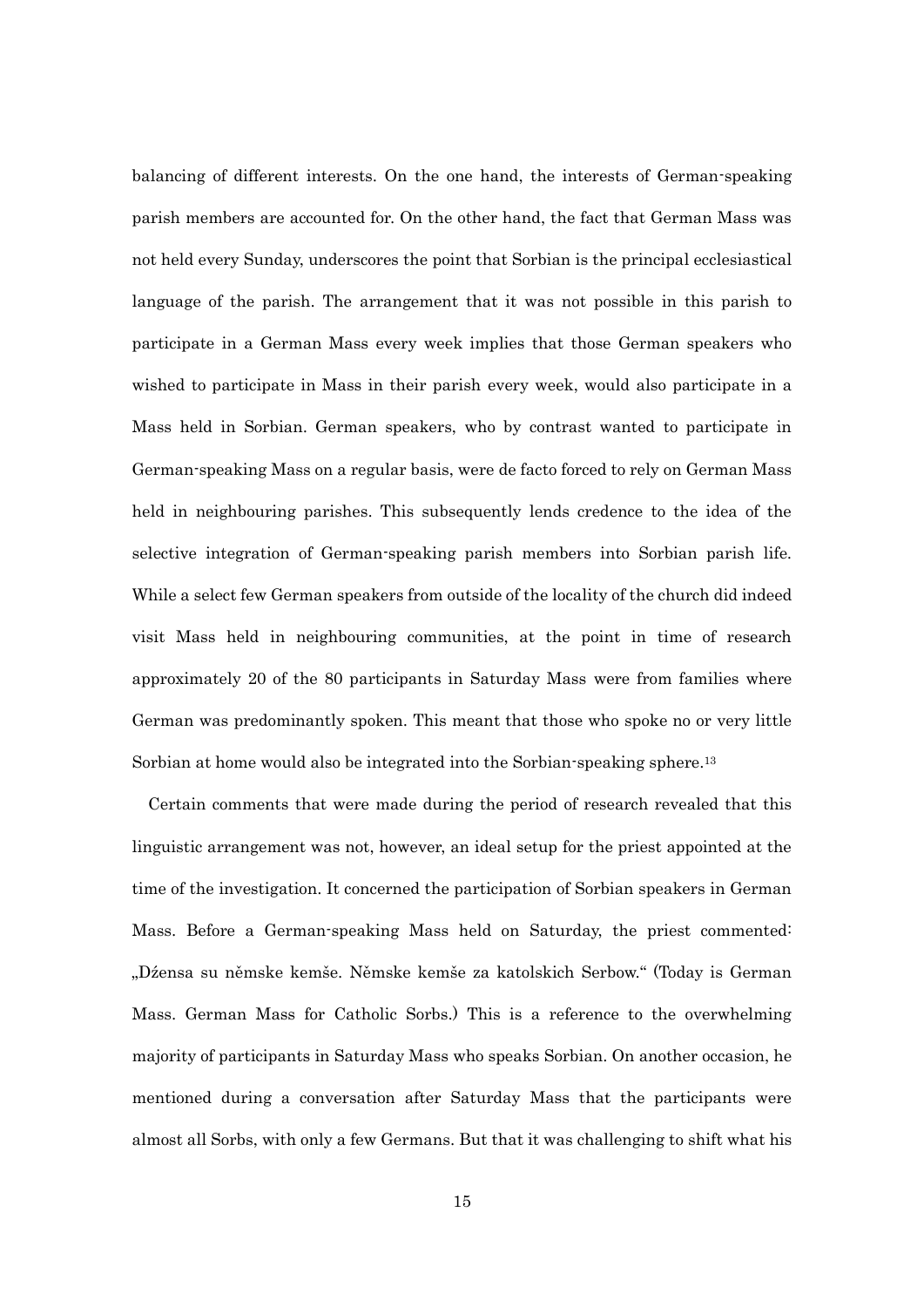predecessors had introduced. In his view, holding Mass a total of two times on Saturday and Sunday would be sufficient. But if Mass on Saturday evening were to be eradicated, a few would complain that "our Mass" had been done away with.<sup>14</sup> Therefore, in the course of the priest's tenure there have been no shifts made to the language used in Mass. A deviation from norm was both noted and evaluated, but there was no move to draft and implement measures in relation to the official use of language.

 That does not, however, mean that no additional management approach was implemented. A select number of key points were noted in the Mass, that facilitated the promotion of the Sorbian language.

 A difference between Sorbian and German Mass did concern the role of altar boys. Jaenecke (2003: 228-229) highlights that intercessory prayer by altar boys also fulfils the function of practising Sorbian. This subsequently means that Mass is a contributing factor to Sorbian linguistic training. This is all the more noteworthy given that there are minimal opportunities outside of the school environment in which Sorbian can be publicly read out. In the parish in question, reading aloud by altar boys was only done in Sorbian. During German evening Mass, intercessory prayer was only read aloud by adults. The priest mentioned that, thanks to the inclusion of altar boys in Sorbian Mass, an opportunity was also deliberately created for German-speaking altar boys to practice Sorbian. The priest saw it as an opportunity to promote and build on their Sorbian language skills. In this instance, it is possible to speak of organised communication management: Measures were implemented in relation to participatory roles in Mass, in order to familiarise tomorrow's parish members with the Sorbian Mass.

 One further difference concerns the treatment of the respective other language during Sorbian and German Mass. The consistency with which the Sorbian language is applied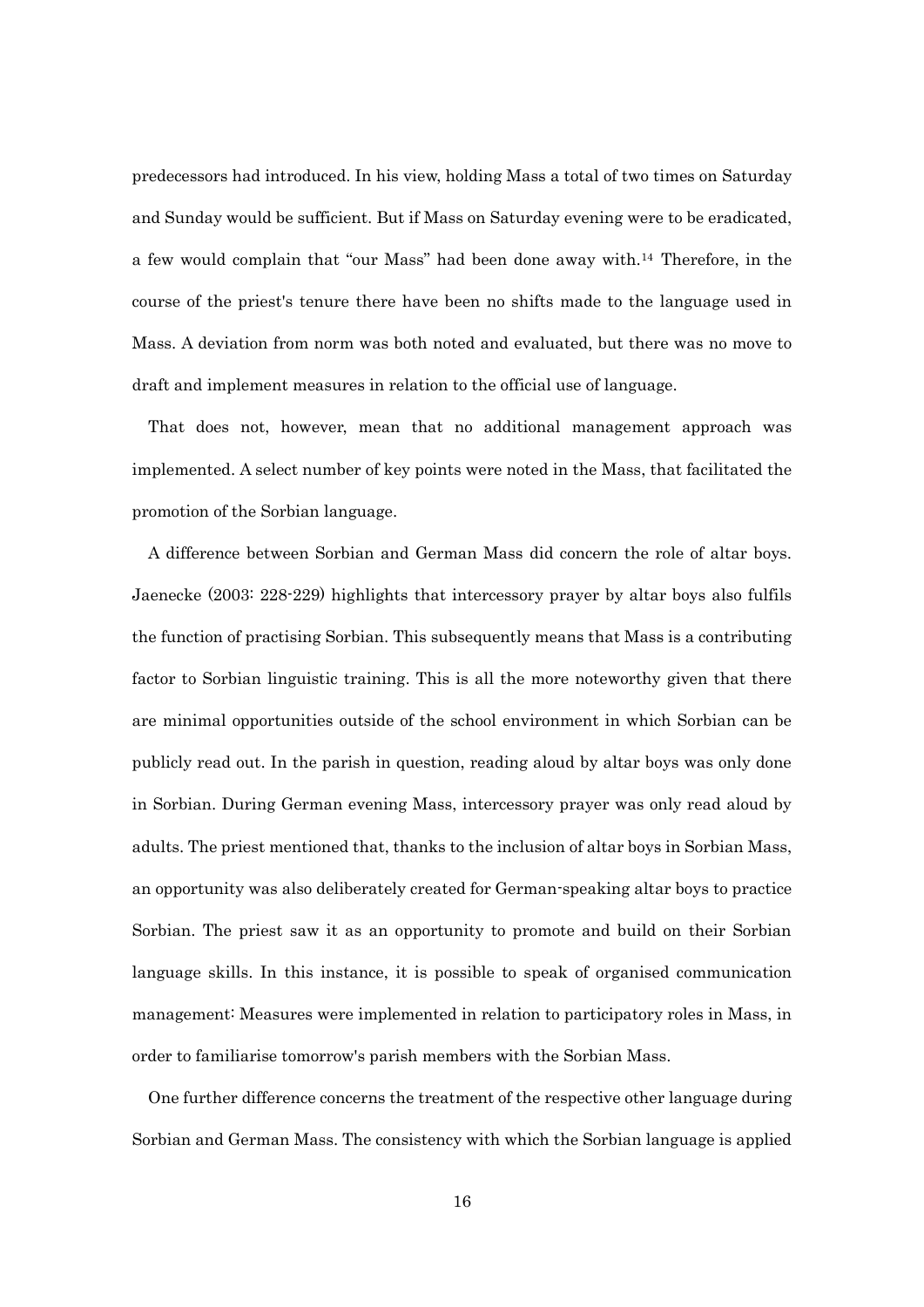is noteworthy. Parish announcements were only published in Sorbian, and even during German-speaking Mass, announcements were made in the Sorbian original. During Sorbian Mass, however, even texts and quotes originally published in German were read aloud in Sorbian translation such as, for example, pastoral letters by the Bishop or pleads to donate to Catholic aid organisations. Such endeavours are impressive considering that all those present also understand German. In everyday situations, German-speaking statements or texts used in the course of Sorbian conversation are typically also quoted in the German original. During Sorbian Mass, only two German sentences could be heard throughout the entire period of research. Once, when the priest mentioned during the announcement of the first survey to be conducted by the author among the Mass attendees, that German speakers would also be able to answer the questionnaire without any problem, due to the fact that the questions were also in German. The other time when, following a reading of the Sorbian translation of a bishop's pastoral letter, the German original had been printed and made available at the entrance to the church. It is apparent that both statements do not form part of the regular flow of Mass, and instead occur as part of simple management. The announcements in Sorbian were, by contrast, a fixed component part of German Mass, and can be viewed as organised management. The measures aimed at preserving the norm of conducting Mass in Sorbian can also be denoted as a form of organised management, due to the fact that translations are generated by the "Cyrill-Methodius Association" ("Cyrill-Methodius-Verein") prior to the language act, for all Sorbian parishes.

In sum, it may be postulated that this approach to managing language use during Mass stood in notable contrast to the principle of everyday language selection. In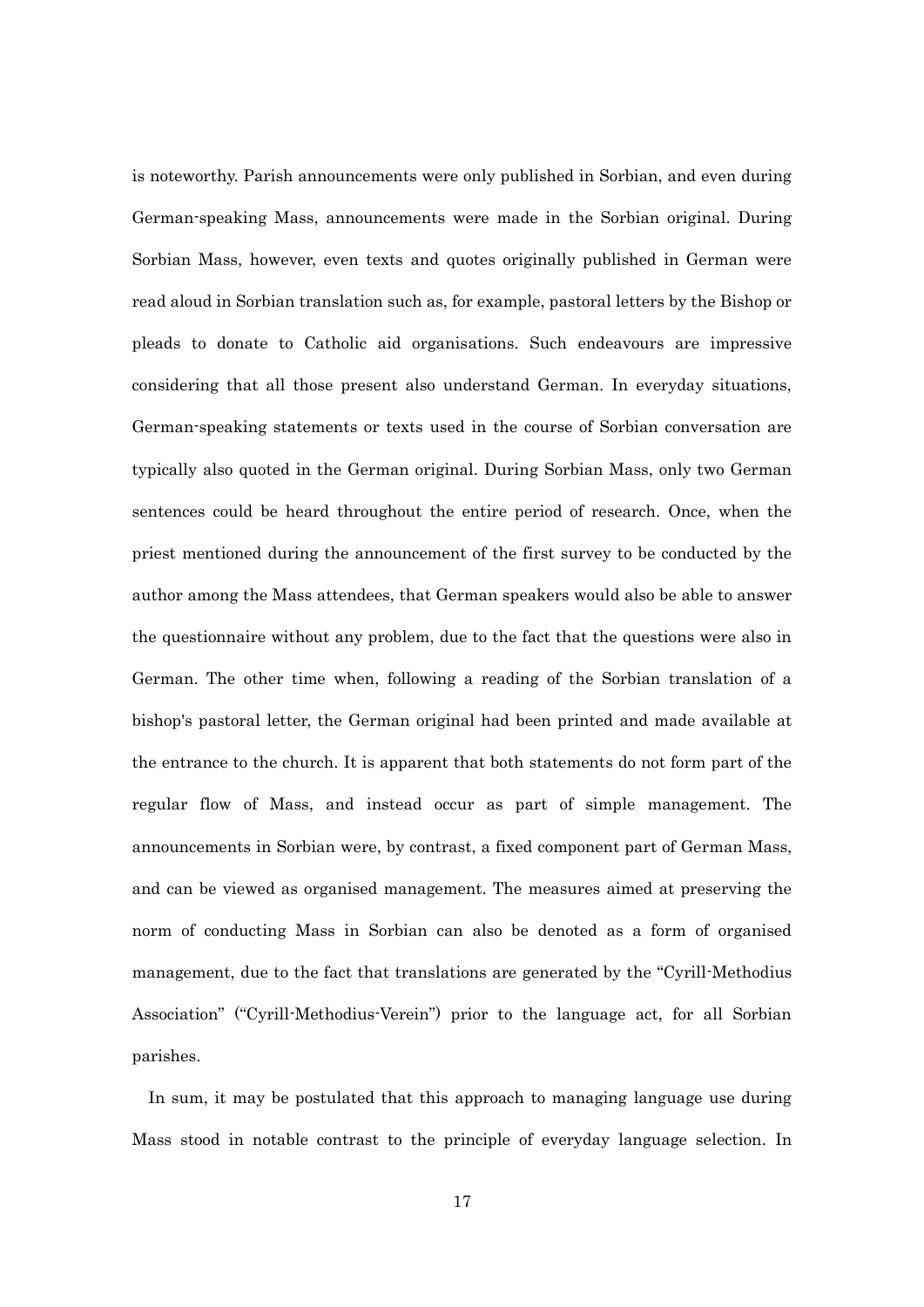contradiction to everyday life beyond the scope of the church, during which the use of the German language was maximised in most instances, the use of language in Mass under the given circumstances can best be characterised as an attempt to maximise the Sorbian linguistic sphere. Where the management approach finds its limitations in the official use of language, individual measures are adopted during Mass to promote the Sorbian language. It creates the impression that an attempt is being made to compensate the declining presence of the Sorbian language beyond the church, to the greatest extent possible within the church. During this process, the interests of German-speaking individuals are taken into account through the organised use of language and simple management in the form of German sentences used in Mass. In such instances, a deliberate deviation from norm was permitted in order to accommodate German speakers.

In conclusion, it should also be mentioned that the integration of German speakers into the Sorbian linguistic sphere of the church was not only facilitated by the priest, but also by the parish members themselves. Here is an example from the church choir. During a rehearsal for a Mass dedicated to the silver anniversary of a married couple that speaks German at home, a choir member posed the question as to whether they should also sing a German hymn. The objection was made that the couple was, however, participating in a Sorbian Mass. It was subsequently decided to stick to Sorbian hymns.

## 5. Preparing for first communion

Communion lessons represent an area of interaction which is characterised by a direct association with Mass. These preparatory lessons play a crucial role in a person's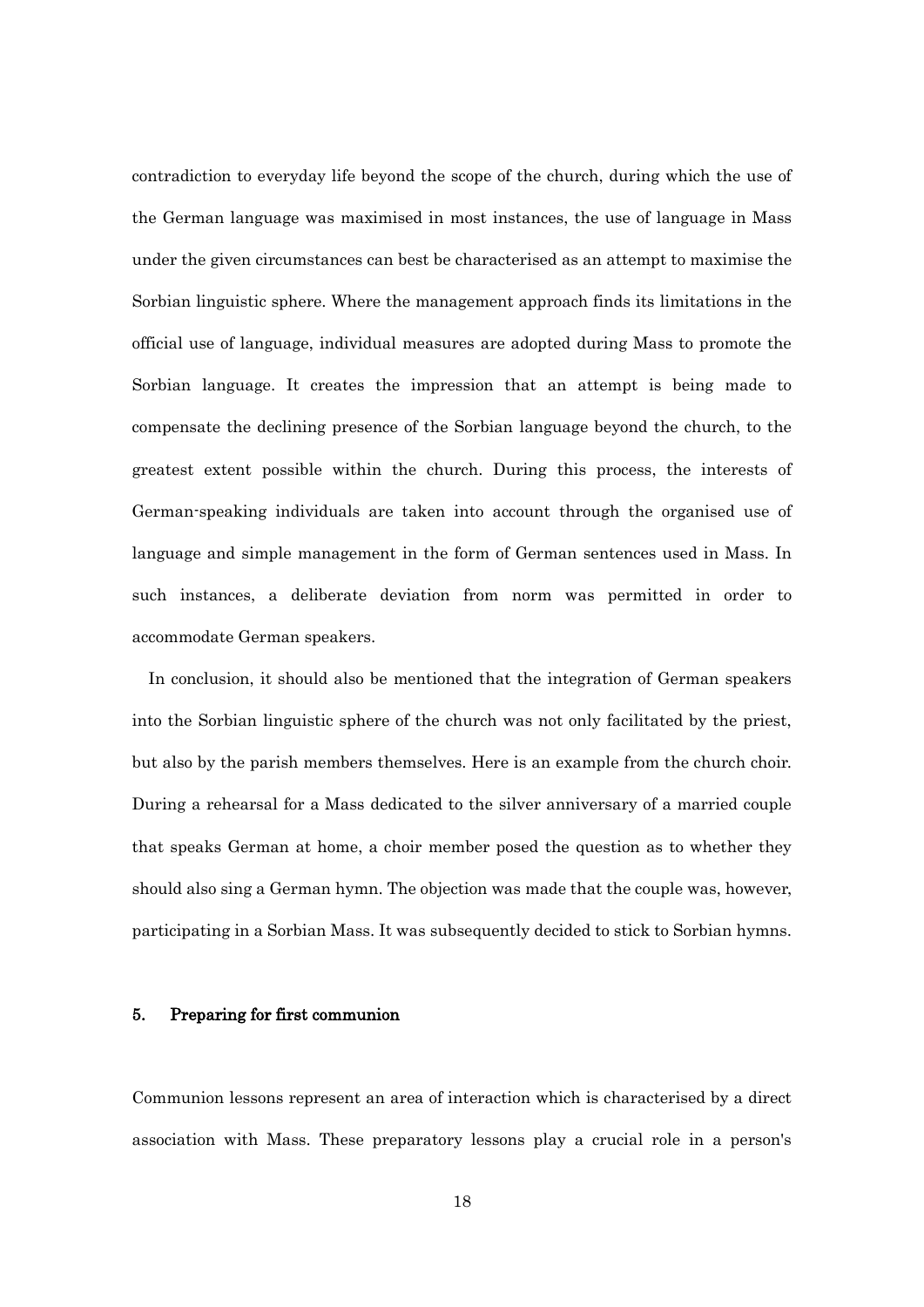introduction to parish life. It is of particular significance for communion lessons that the language used during Mass in the parish is predominantly Sorbian. During the course of research, one particular "problem" posed by the maintenance of this norm was that, of the eight pupils from the parish in their third year of school, who were to be prepared for their first communion, three of the pupils predominantly spoke German at home. In contrast to the normal solution at other places outside the church, where those involved simply used German if the group comprised a mix of languages, measures were taken on two levels in this case.

 The first was to recommend participation in German-speaking communion lessons in a neighbouring parish for a pupil who found it difficult to keep up with lessons in Sorbian. In response to a question by the author, the priest also explained that, for the sake of one participant, the teaching language would not be shiftd to German for everyone. With the other two, the decision was made to conduct the lesson in Sorbian in view of the fact that their family backgrounds were characterised by a Sorbian influence, and that they received Sorbian language lessons in school (B class). They were subsequently welcomed into the lessons held in the church parish. As a result of pupils learning terms and expressions during their communion lessons, this educational process also fulfilled the function of linguistic training. This function is all the more significant for both non-native speakers, in view of the fact that it is their only lesson in a specific subject area that is held in Sorbian.

We now turn our attention to the second level, which comprises the communicative and linguistic strategies applied in the course of interaction.<sup>15</sup> During the lesson which was held once a week for one hour in the afternoon, the significance and procedure of Mass and confession (Sacrament of Penance) were revealed to the pupils in the form of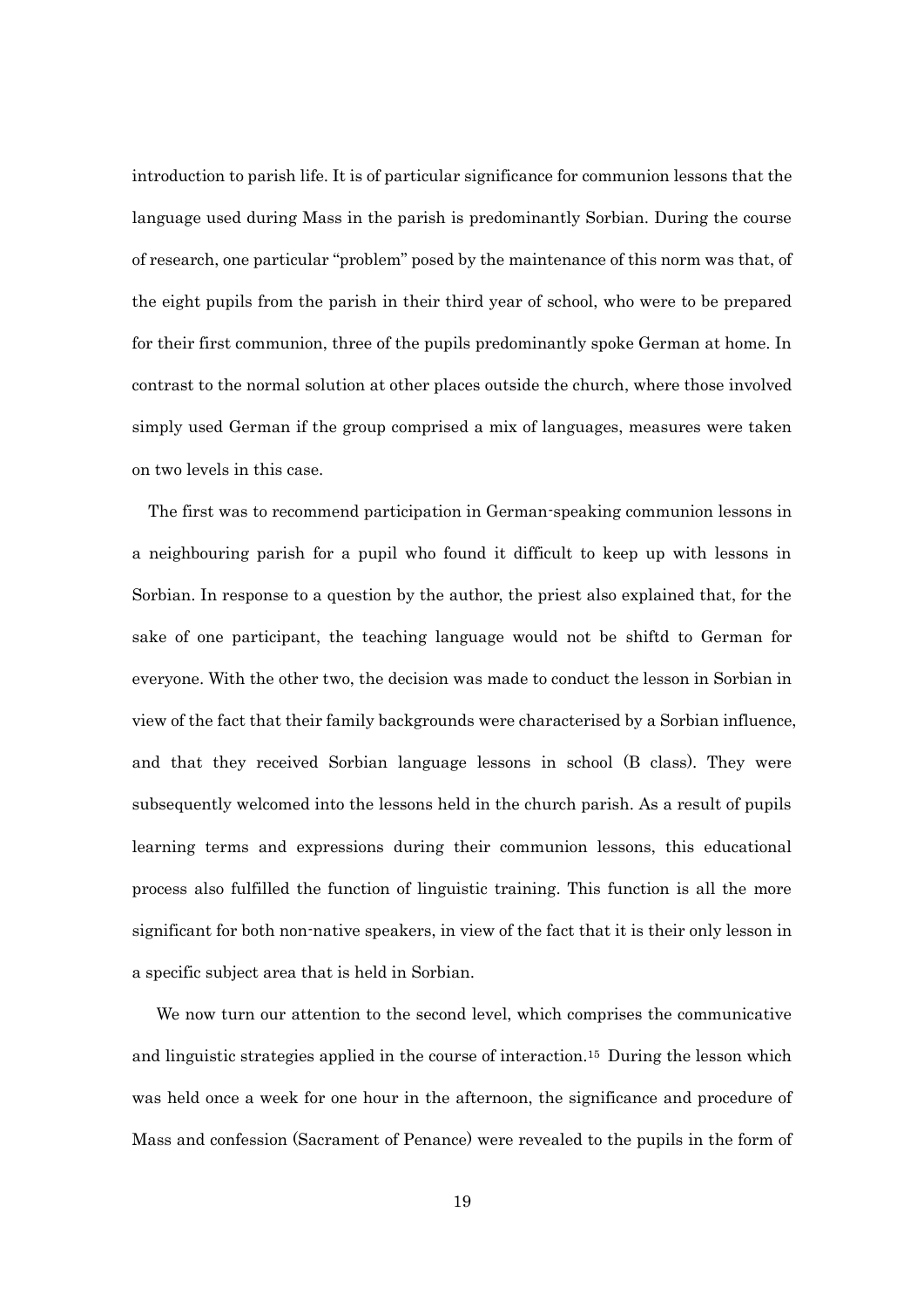dialogues between the priest and schoolchildren. In the majority of cases, it was the priest who would ask questions, which were then answered by the pupils. The lesson language was Sorbian throughout. In the process, the priest endeavoured to ascertain that both German speakers were able to follow the learning process well. This involved the priest continually querying the pupils' understanding of what had been said (example 1), or encouraging both pupils to respond if they failed to offer an answer. As part of this approach, for example, both German speakers were deliberately given the opportunity in the final lesson to formulate whole sentences themselves, or to repeat important formulations used in the practice of religion (example 2). This allowed the priest to ensure that the pupils would be able to apply the Sorbian expressions.

Example 1 P: Priest Jan, Anne: German speaking pupils

- P: Hdyž sy ty přeprošeny, Jan, na jedne narodniny pola někoho, rozumiš narodniny? [When you are invited, Jan, for someone's birthday, du you understand birthday?]
- P: Što ty sobu wzaš?

[What do you take with you?]

Jan: Dary.

[Present]

(...)

P: Tym chudym dać, ći, kotřiž njejsu… Anne, rozumiš? Haj? [Give to the poor people, that means .... Anne, do you understand? Yes?]

# Example 2

P: Jan, praji hišće jónu.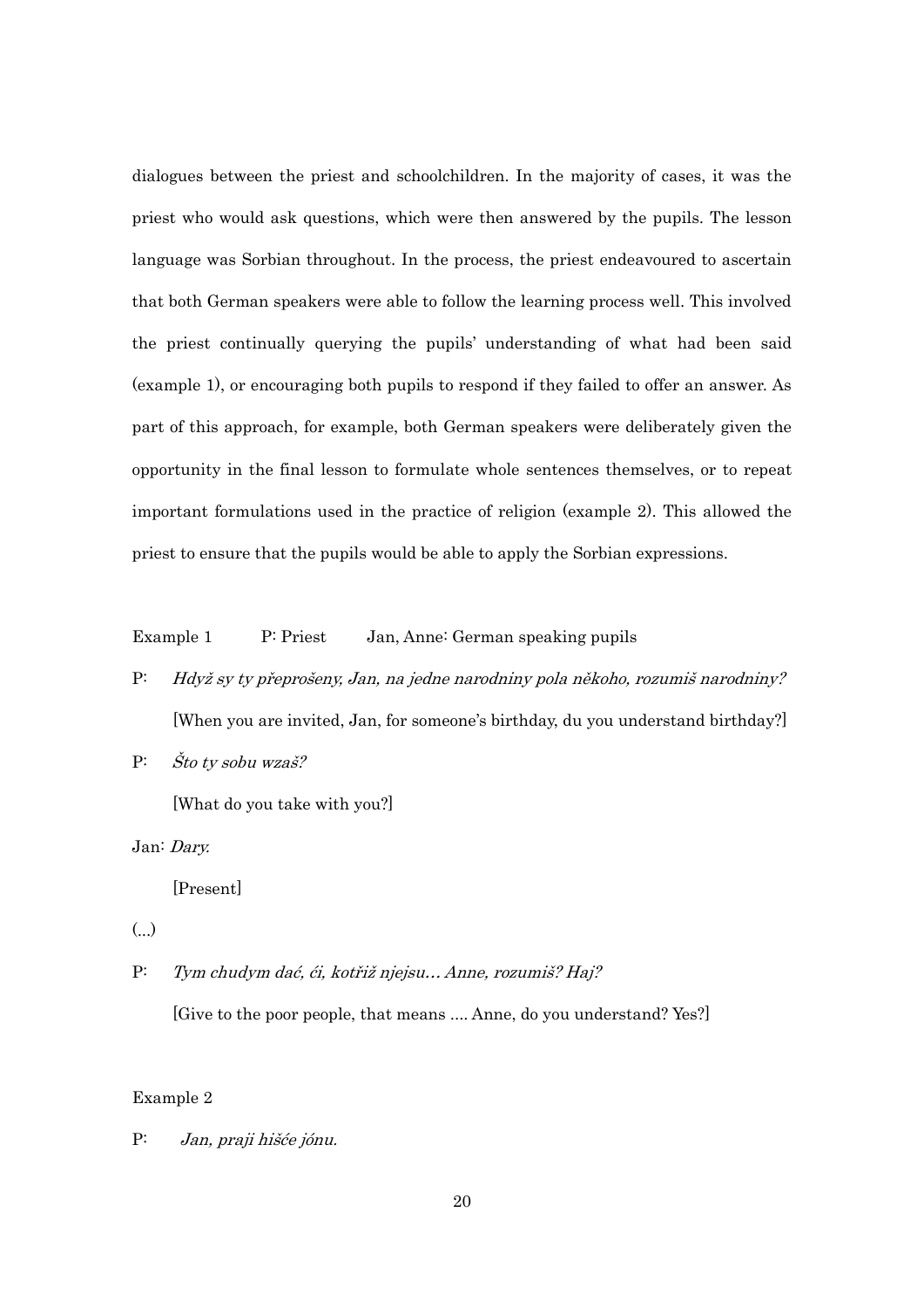[Jan, say it again.]

- Jan: Moja posledna spowjedź bě před sydom njedźele. [My last confession was ago seven weeks.]
- P: *Njedźelemi.* {corrects grammatical error} [Seven weeks ago.]
- P: A hdyž sće hotowi, potom prajiće? {P looks to Annne} [And when you are finished, you say?]
- Anne: To běchu moje hrěchi. Jězus smil so. (…)
- P: Potom ja praju: Chwaleń Jězus Chryst. A Jan wotmołwi?

[These were my sins. Jesus, have mercy on me.]

[Then I say: May Jeus Christ be praised. And Jan responds?]

Jan: Na wěki amen. (…)

[Forever, amen.]

It was noticeable that even the German-speaking children made every effort to comply with expectations. It was  $\text{Anna} - \text{ who obviously found it difficult to speak}$ Sorbian freely, and who seldom offered a response to the priest  $-$  but who almost always volunteered when the exercise involved reading aloud. It was even the case that she would sometimes raise a hand to read before the priest had even asked who would be willing to read the text.

And how about deviations from norm? The use of German was seen, as a rule, as a deviation, and measures were put in place to revert back into Sorbian. If, for example, an answer was offered by a pupil in German to a question by the priest, the respondent was asked to offer the answer in Sorbian (example 3) or, if a pupil's knowledge of a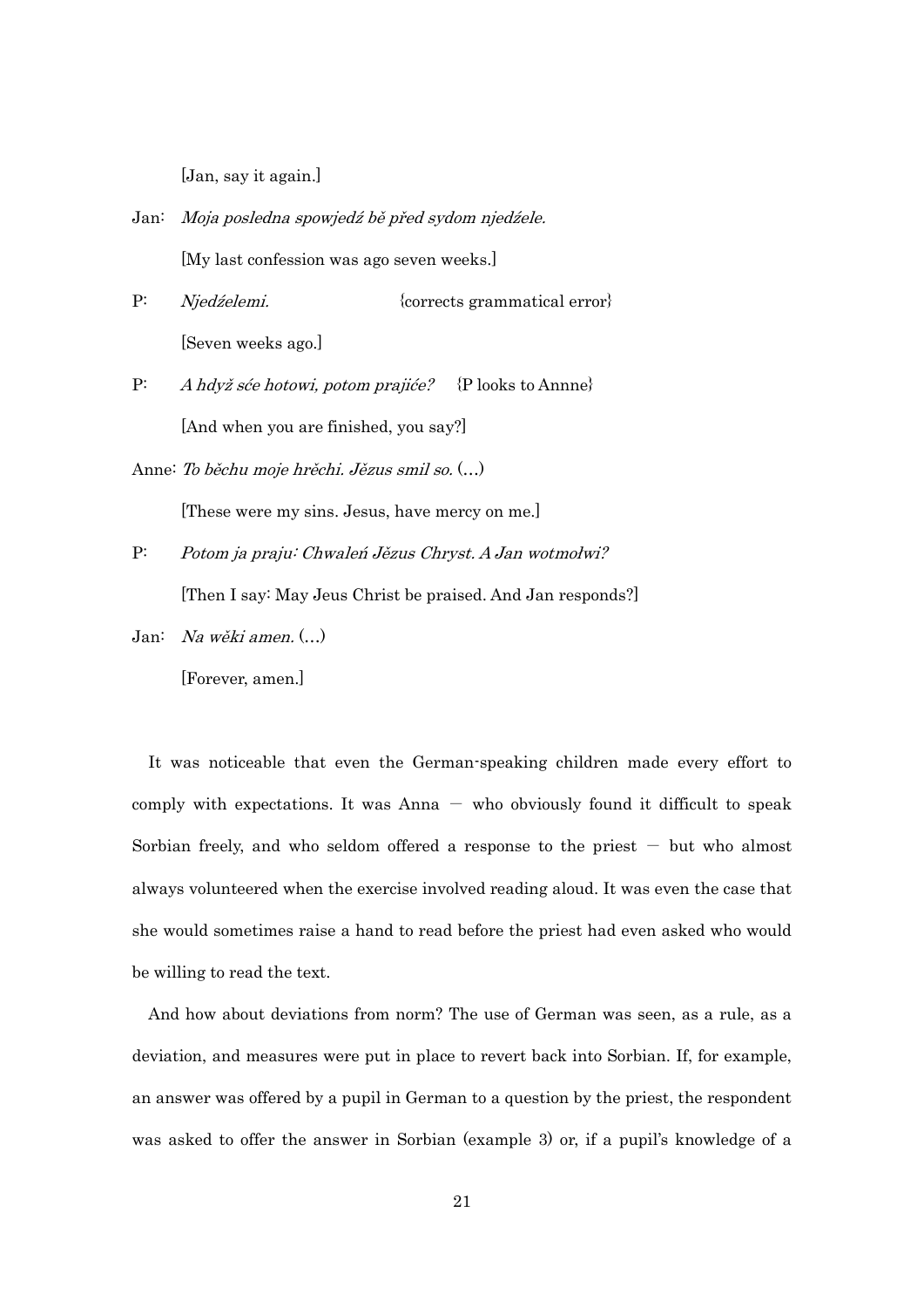certain word could not be expected, it was repeated by the priest in Sorbian (example 4). Both strategies  $-$  i.e. a follow-up question and a translated repetition  $-$  were all observed a total of six times during the four lessons that were recorded.

Example 3 German passages are underlined.

P: Hdy my swjećimy, zo je Jězus na křižu zemrěł? Kajki dźeń to budźe? [When do we commemorate that Jesus died on the cross? What day is it?]

Anne: Karfreitag.

[Good Friday.]

P: Kak to serbsce rěka? Wulki

[How do you say it in Sorbian? Great...]

Anne: pjatk.

[Friday.]

## Example 4

# P: Što je wón potom činił? Potom je wón tón chlěb

[What did he do then? The bread was]

Anne: geteilt.

[shared.]

P: Haj, łamał, my prajimy.

[Jes, broken, we say (in Sorbian).]

There were, however, instances in which a deliberate deviation from norm was made by the priest, or when a deviation was explicitly granted. It occurred on three occasions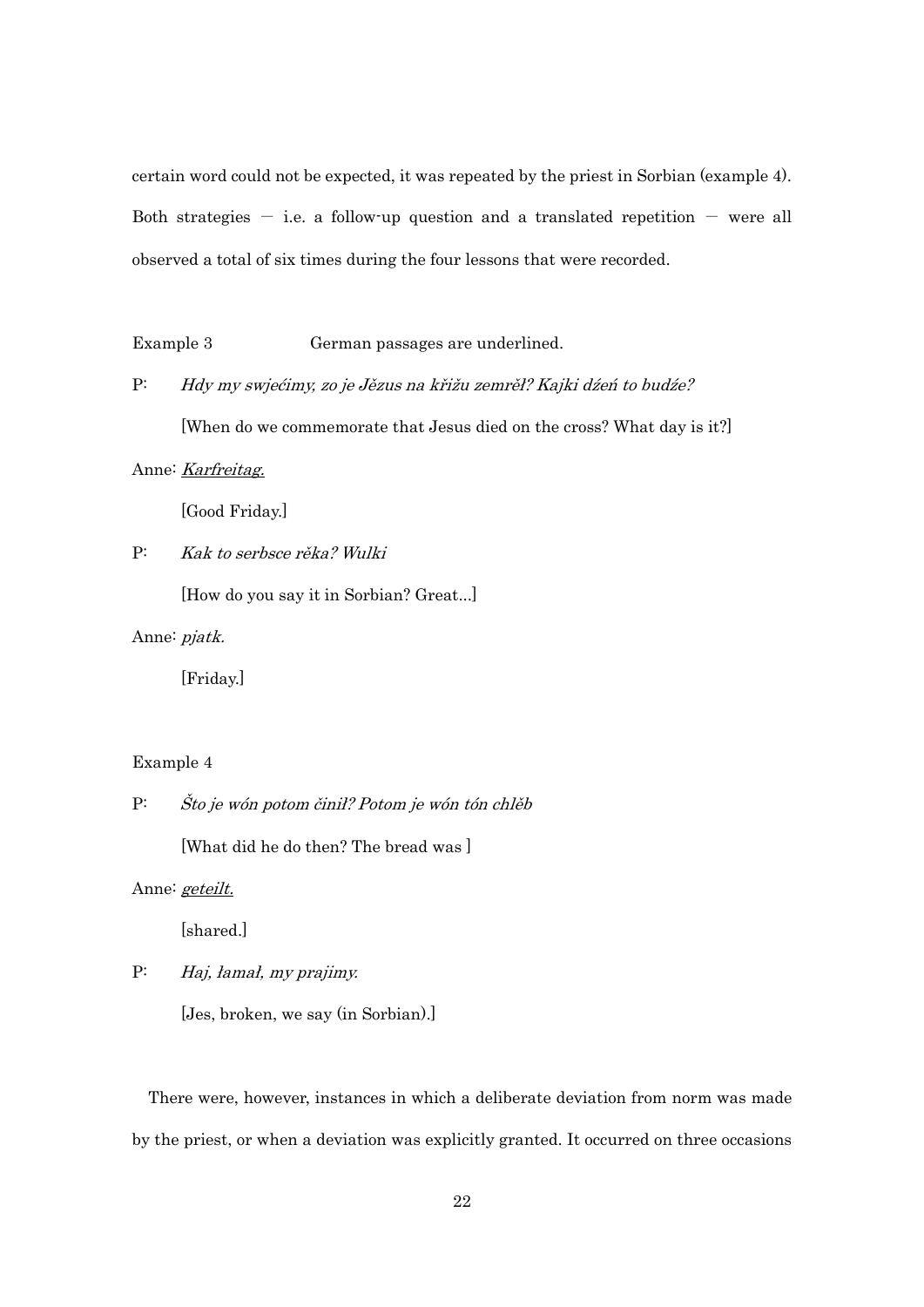that the priest repeated difficult words in German (połnomόc/Vollmacht [power of attorney], wuhnać/verfolgen [persecute], swjećena woda/Weihwasser [holy water]). If pupils failed to offer an answer to a question, and it was suspected that the reasons behind it were attributable to language, it occurred a total of five times that the priest explicitly encouraged German speakers to answer in German. It should be noted that such encouragement was also expressed in Sorbian (example 5).

## Example 5

# P: Jenož wino? Anne, što hišće wjac? Wino a ... Nó, praji němsce. [Only wine? Anne, what else? Wine and ... Sure, say it in German.]

In sum, it can be concluded that an effort was made to maximise the Sorbian linguistic sphere during the Communion lessons. In contrast to the practice applied in schools in which, in principle, only Sorbian speaking pupils were admitted to the A classes which use Sorbian as the teaching language, here the attempt was made to integrate as many pupils as possible into the Sorbian lesson. Such selective integration concerns organised management as a precursor to interaction. During the lesson itself, communicative and linguistic measures were taken in order to preserve Sorbian as the lesson language on the one hand, and to ensure that the German speakers could follow the lesson, on the other. Instead of switching to German as is otherwise standard practice outside the church, German was used to facilitate and promote an understanding in the lesson. It is highly unusual that German speakers are expected to communicate in Sorbian during the lesson. As we have already witnessed, in everyday life in the region it is not even expected of German speakers to possess a passive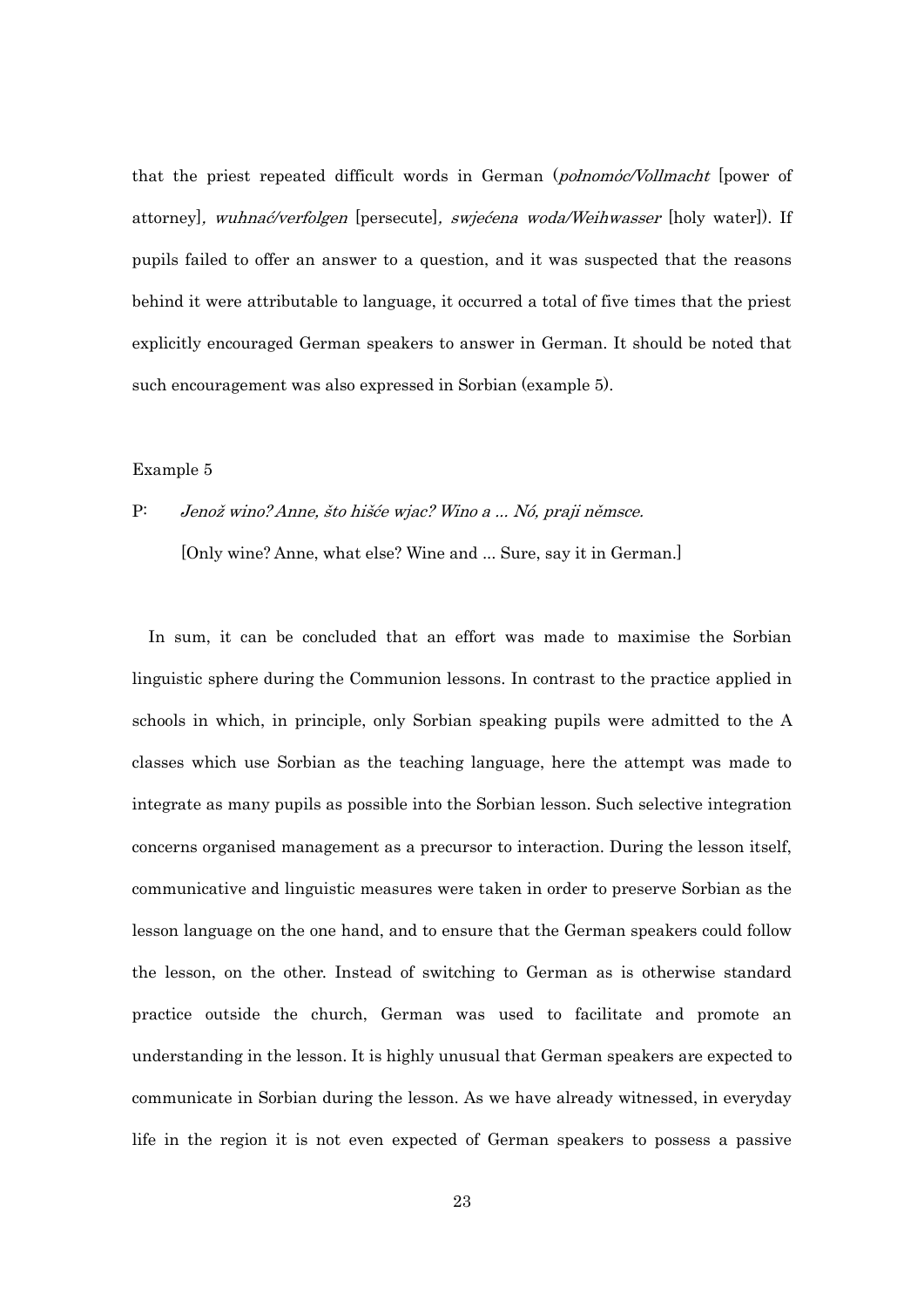understanding of Sorbian. In this case, participants are conversely prepared in order that they may actively participate in church activities conducted in Sorbian.

Such preparation contributes to establishing a sense of inclusion among German speakers in the Sorbian Mass. The Mass for schoolchildren held in Sorbian on Thursday afternoons can be seen as the result of this language management. During this Mass, among the average of 35 participating children, 4-11 pupils were from B classes. A German-speaking adolescent said to me that he feels more at home during Sorbian Mass, due to the fact that he is more used to it.

#### **6.** Outlook

This study has led to the conclusion that the maintenance of Sorbian as an ecclesiastical language in the parish is not to be viewed as a static condition which is simply being passed on, but rather that the close association of parish members with the Sorbian language is being maintained by way of its active promotion at various levels. The striking linguistic maintenance of the Sorbian language in the church is consequently the result of a long line of constant processes involving targeted and simultaneously flexible measures, which prevent deviations from the norm of using Sorbian or which react to such, but which also in part act as a deliberate trigger in order to integrate German speakers. The implementation of such measures can help achieve a maximisation of the Sorbian linguistic sphere. The individual measures that we have observed here may create the impression that it concerns trivial details. The significance may not, however, be underestimated. Without such small individual measures, the German language would continue its incessant dissemination, leading to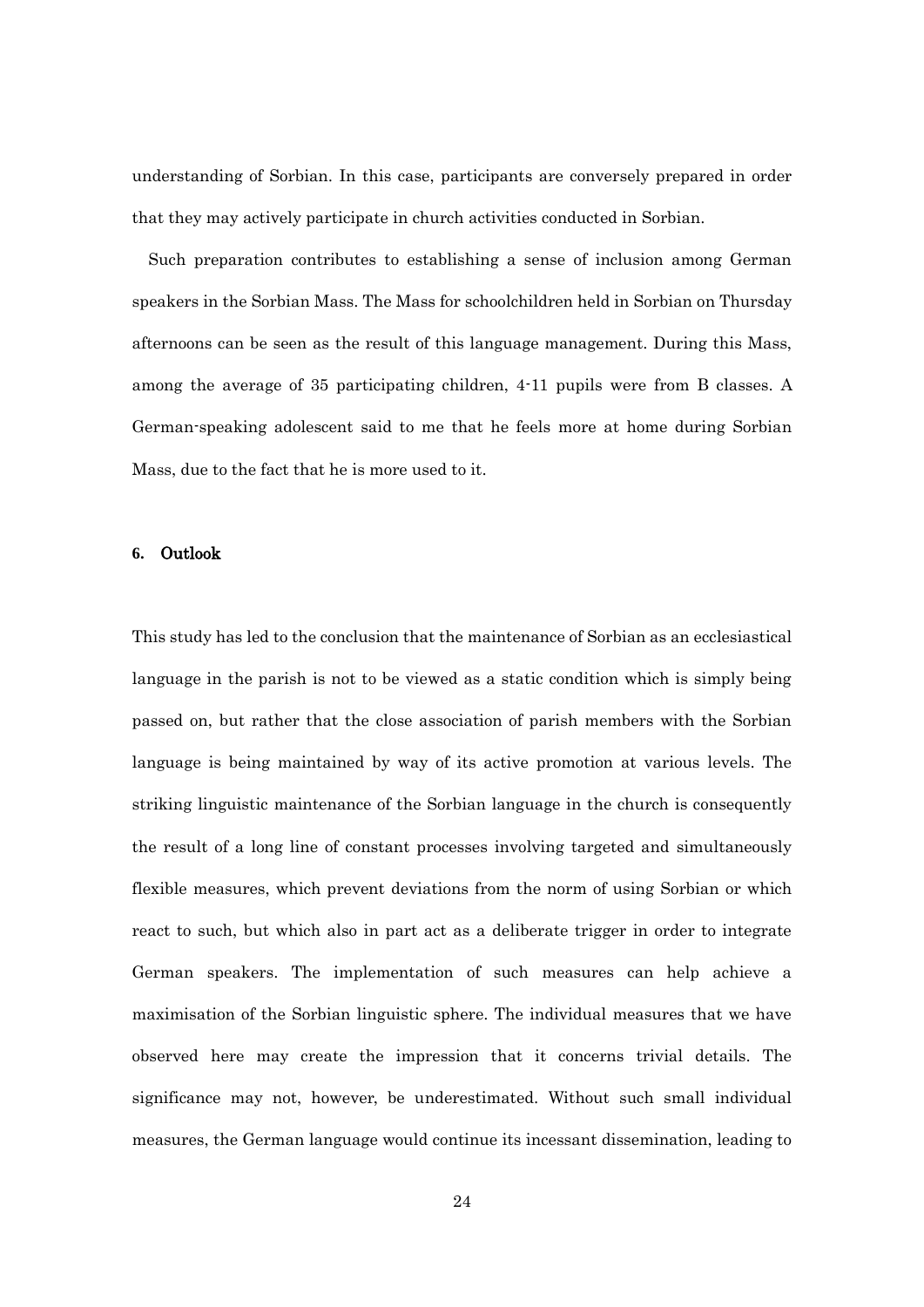the all-out marginalisation of the Sorbian language. In view of the critical role played by the church within the Sorbian language, any decline in the Sorbian language within the church would have catastrophic consequences for the maintenance of Sorbian.

This study was only able to focus its attention on certain, centralised elements of ecclesiastical language management within a parish. In order to be able to evaluate the language maintenance process among Catholic Sorbs in its entirety, research efforts must also be conducted in relation to other communication situations and other parishes. It may, however, be assumed that the process of language maintenance stands in close association with various measures, which counteract the tendencies that denote a decline in the Sorbian language.

Let us now consider the theoretical implications of this study. The processes of language management observed in this study draw attention to the mutual support between organised and simple management. For example, we have been able to highlight the collaborative nature of language management during Mass, and language management as part of Communion teaching. The measures employed at a micro level to promote the Sorbian language during communion teaching are contingent on the use of language in Mass at a macro level. Then again, Sorbian can be maintained as a language used in Mass, in view of the fact that conditions have been put in place to ensure that the greatest possible number of young parish members, including German speakers, can participate in Sorbian Mass.

 A similar form of collaboration also applies to various management processes belonging to the same type within both of the communications situations analysed here. Language management in Mass was not only limited to the use of the declared language of Mass, but also contained measures that aimed to minimise the effects of the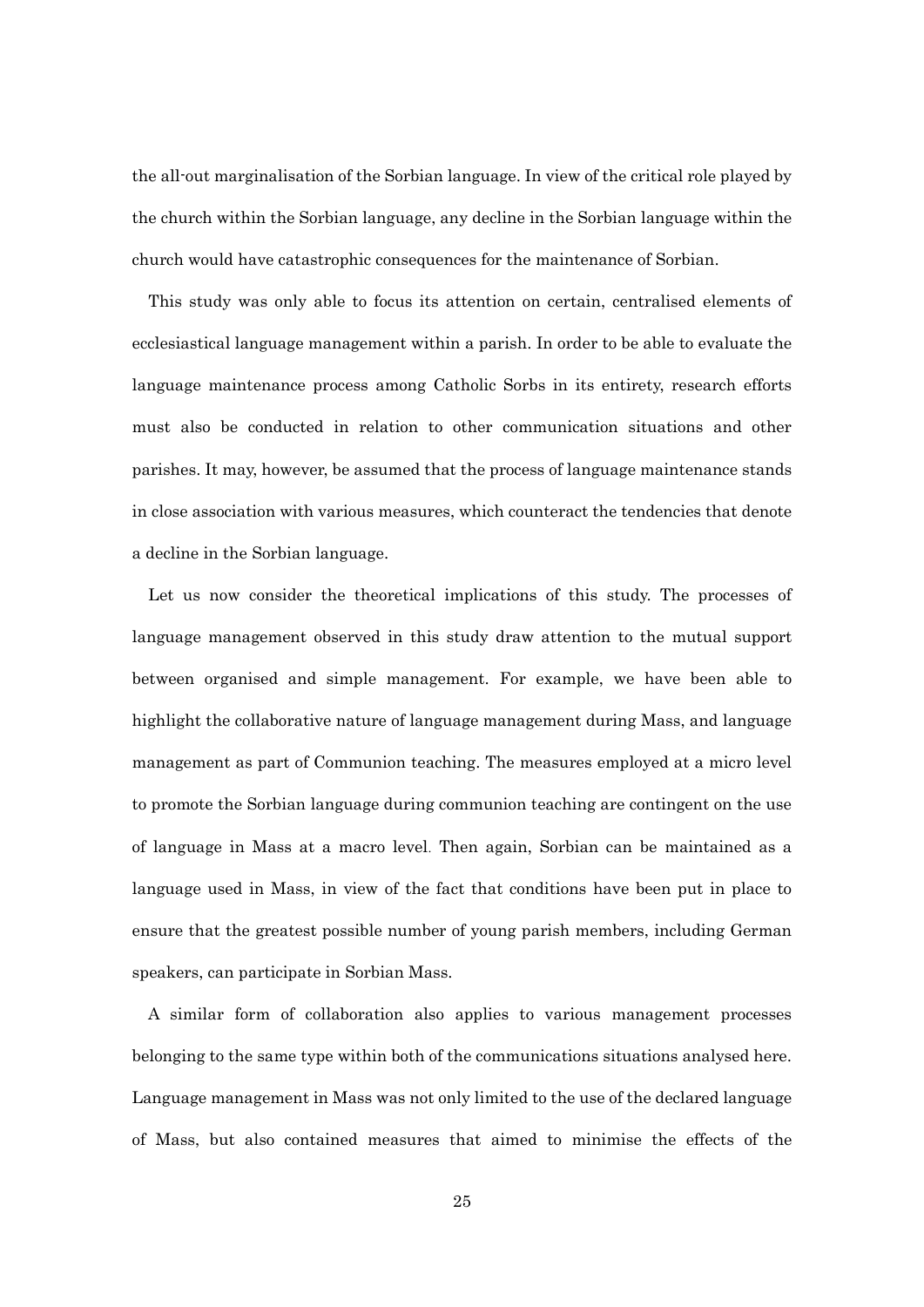unwelcome tendency that Sorbian speakers partly participate in German-speaking Mass. These measures aimed at promoting the use of Sorbian in Mass lend support to the objectives strived for, according to which Sorbian should be maintained as the primary language of Mass. And conversely, the fact that Sorbian is the declared main language of Mass is certainly a prerequisite for measures preferring Sorbian during Mass. In this regard, the organised measures employed at various levels are contingent on one another. Several management processes were also identified within the scope of communion teaching. As part of the simple management approach, those measures which served to promote Sorbian and those which encouraged the use of German complemented one another well.

 It was revealed that management processes – whether they be simple or organised in nature – can mutually influence and shape one another at different levels. This finding does entail general implications for ongoing research efforts into language maintenance and shift. If the application of language management theory in this research area is characterised by the examination of how language maintenance and shift actually occur, it cannot be deemed sufficient to contrast simple and organised management as processes that are "bottom up" and "top down". Far rather, such endeavours must be shaped by the need to reveal the interdependent relationship between various simple and organised management processes. If we succeed, then it may be said with confidence that we are much further along in our efforts then a mere listing of factors, and that we have a clearer understanding of how language maintenance and shift occur. In the same way as language management theory has dispensed with the traditional dichotomy in sociolinguistics between language behaviour and language policy, by focusing on the interaction between different levels, it also demands a departure from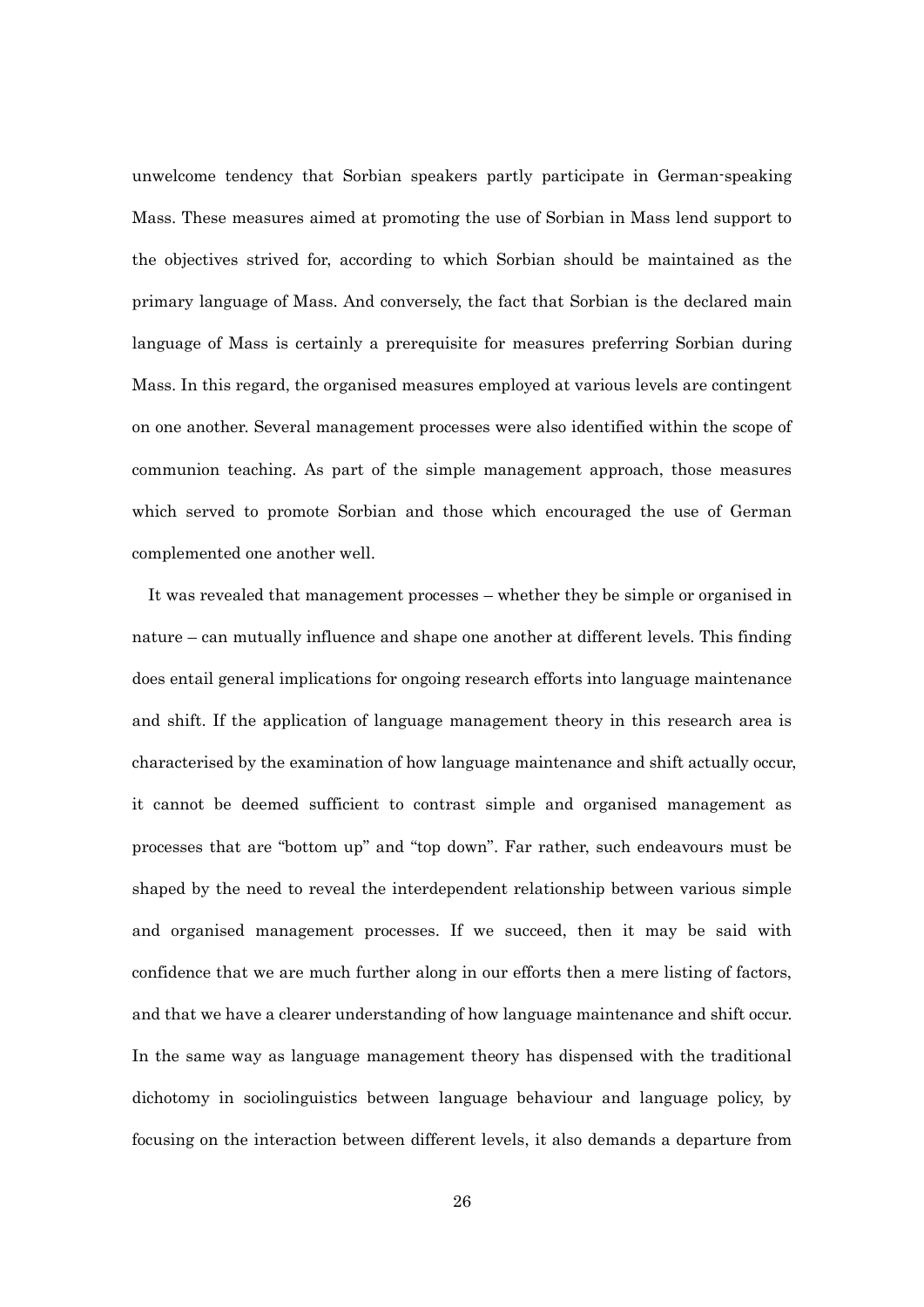the normal dualism between "*top-down*" and "*bottom-up*", in order to be able to account for the more complex reality.<sup>16</sup>

> Faculty for International Studies, Sophia University, Tokyo Correspondence address: g-kimura@sophia.ac.jp

## References

- Buchholt, Stefan. 1998. Gesellschaftliche Transformation, kulturelle Identität und soziale Beziehungen. Soziale Netzwerke in der Oberlausitz zwischen Modernisierung und Kontinuität. Münster: LIT.
- Elle, Ludwig. 1991. Die Sorben in der Statistik. In Jan Mahling & Martin Völkel (Hrsg.)Die Sorben in Deutschland, 21-25. Bautzen: Maćica Serbska.
- Elle, Ludwig. 2000. Die heutige Situation der sorbischen Sprache und Konzepte zu ihrer Revitalisierung. In Leoš Šatava & Susanne Hose (Hrsg.), Erhaltung, Revitalisierung und Entwicklung von Minderheitensprachen. Theoretische Grundlagen und praktische Maßnahmen, 17-21. Bautzen: Sorbisches Institut.
- Jaenecke, Paulina. 2003. Religiösität und Spracherhalt bei den katholischen Sorben. Berlin: Weißensee Verlag.
- Kilank, Rudolf. 1973. Die katholischen Sorben seit der Wiedererrichtung des Bistums Meissen (1921-1973). Dokumentation. [unveröffentlichtlichte Maschinenschrift.]
- Kimura, Goro Christoph. 2005a. Gengoseisaku kenkyu no gengokan o tou: Gengokeikaku/gengotaido no nibunhou kara gengokanri no riron e [Wie erfassen Sprachpolitikforscher die Sprache? – Von der Dichotomie zwischen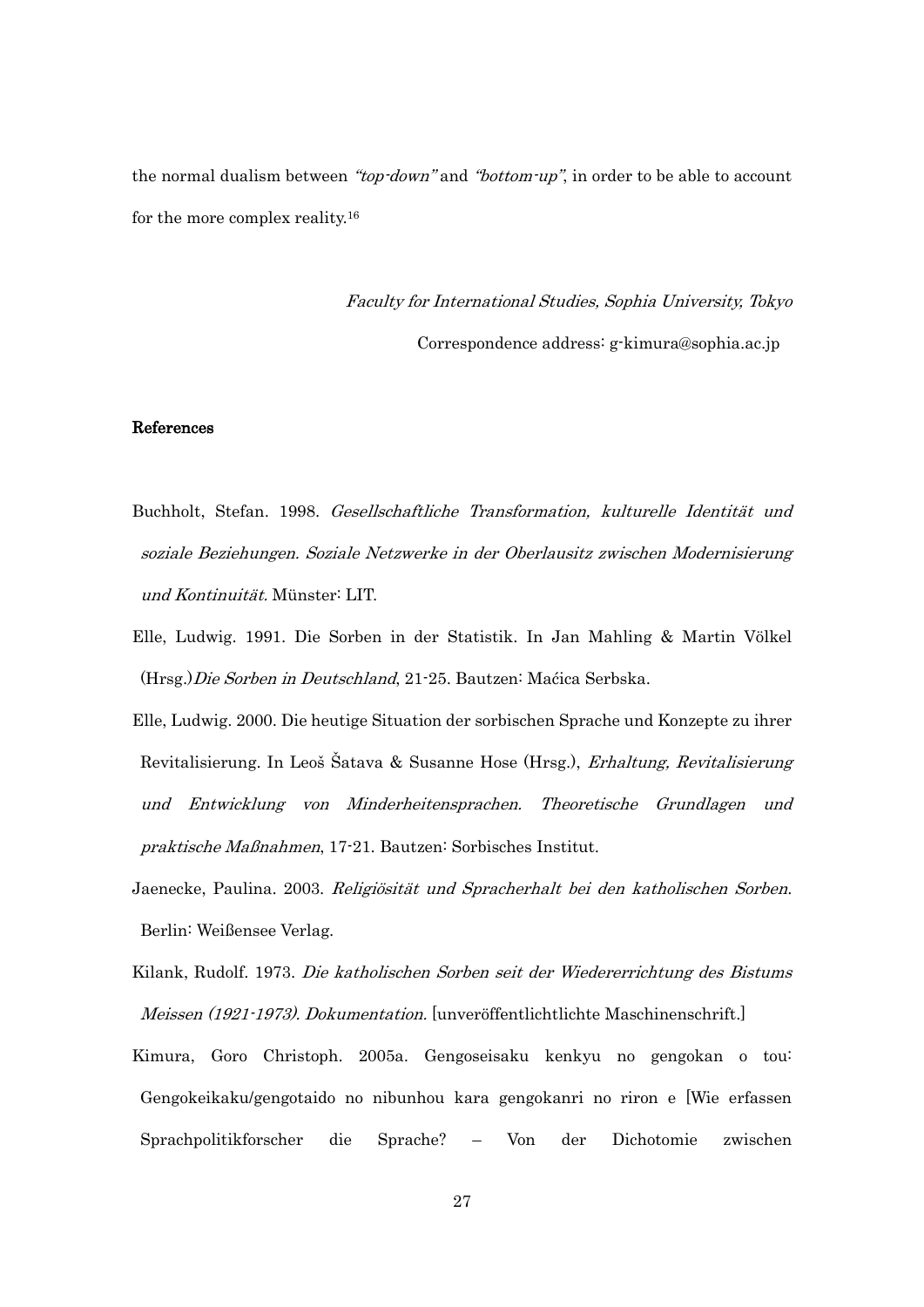Sprachplanung/Sprachverhalten zur Sprachmanagementtheorie] in: Gengoseisaku [Sprachpolitik] 1. 1-13. [Englische Version: http://languagemanagement.ff.cuni.cz/en/system/files/documents/kimura\_JALP1\_eng.pdf] Kimura, Goro Christoph. 2005b. Gengo ni totte "zin'isei" towa nanika? Gengokotiku to gengoideorogi: Kerunougo, Sorubugo wo zirei tosite [Welche Rolle spielt Intention in Sprachhandlungen?: Sprachkonstruierung und Sprachideologien, dargestellt am Beispiel der kornischen und sorbischen Sprache]. Tokio: Sangensha.

- Liddicoat, Anthony J. & Richard B. Baldauf Jr. (eds.). 2008. Language Planning and Policy. Language Planning in Local Contexts. Clevedon, Buffalo, Toronto: Multilingual Matters.
- McCarty, Teresa L. (ed.). 2011. *Ethnography and Language Policy*. New York: Routledge. Nekvapil, Jiří. 2009. The integrative Potential of Language Management Theory. In Jiří Nekvapil & Tamah Sherman (eds.), Language Management in Contact Situations. Perspectives from Three Continents, 1-11. Frankfurt am Main, Berlin, Bern, Bruxelles, New York, Oxford, Wien: Peter Lang.
- Nekvapil, Jiří. 2012. From Language Planning to Language Management: J. V. Neustupný's Heritage, Media Komyunikeshon kenkyu / Media and Communication Studies 63. 5-21.
- Neustupný, Jiří V. 2003. Japanese students in Prague. *International Journal of the* Sociology of Language 162. 125-143.
- Norberg, Madlena.1996a. Sprachwechselprozeß in der Niederlausitz. Soziolinguistische Fallstudie der deutsch-sorbischen Gemeinde Drachhausen/Hochoza (Studia Slavica Upsaliensia 37). Uppsala: Uppsala Universitet.

Norberg, Madlena. 1996b. Sprachwandel vom Sorbischen zum Deutschen in der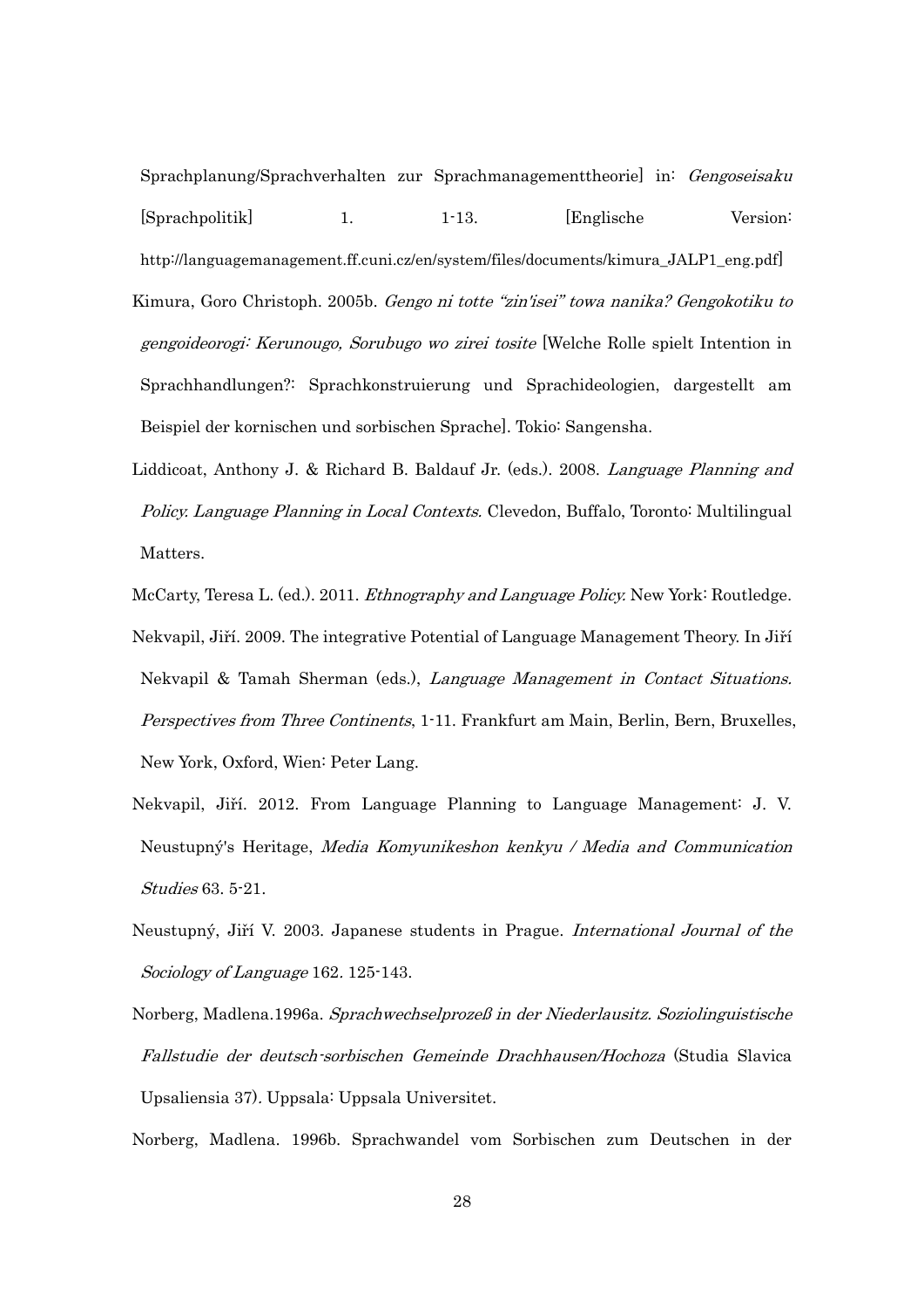Niederlausitz: eine Fallstudie. International Journal of the Sociology of Language 120. 9-23.

- Potowski, Kim. 2013. Language Maintenance and Shift. In: Robert Bayley, Richard Cameron and Ceil Lucas (eds.), The Oxford Handbook of Sociolinguistics, 321-339. New York: Oxford University Press.
- Sloboda, Marián. 2009. A language management approach to language maintenance and shift: A study from post-Soviet Belarus. In Jiří Nekvapil & Tamah Sherman (eds.), Language Management in Contact Situations. Perspectives from Three Continents, 15-47. Frankfurt am Main, Berlin, Bern, Bruxelles, New York, Oxford, Wien: Peter

Lang.

-

- Walde, Martin. 1993. Die Wende Hoffnung für die katholische sorbische Lausitz?, Lětopis 40(2). 38-48.
- Walde, Martin. 2000. Gestaltung sorbischer katholischer Lebenswelt. Eine Diskursanalyse der religiösen Zeitschrift «Katolski Posoł». Bautzen: Lusatia Verlag.

Walde, Martin. 2004. Demographisch-statistische Betrachtungen im Oberlausitzer Gemeindeverband "Am Klosterwasser", Lětopis 51(1). 3-27.

<sup>1</sup> A recent article offering an overview of this research discipline deals primarily with various factors and their significance (Potowski 2013).

<sup>2</sup> Slavic studies typically differentiate between Upper Sorbian and Lower Sorbian as two West Slavic languages. In this case, the term "Sorbian" is used to refer to both. Specifically, the case study relates to Upper Sorbian.

<sup>3</sup> More recent investigations have shown, however, that the Catholic region has not been spared from the tendency of assimilation (Walde 2004).

<sup>4</sup> Kimura (2005b) specifically draws attention to the importance of Mass as an area of life in which Sorbian is continuously spoken. For information on the importance of Mass and communion lessons with regard to language maintenance, see Jaenecke 2003: 222-232, 265-266.

<sup>5</sup> The questionnaires were distributed to all participants and then collected at